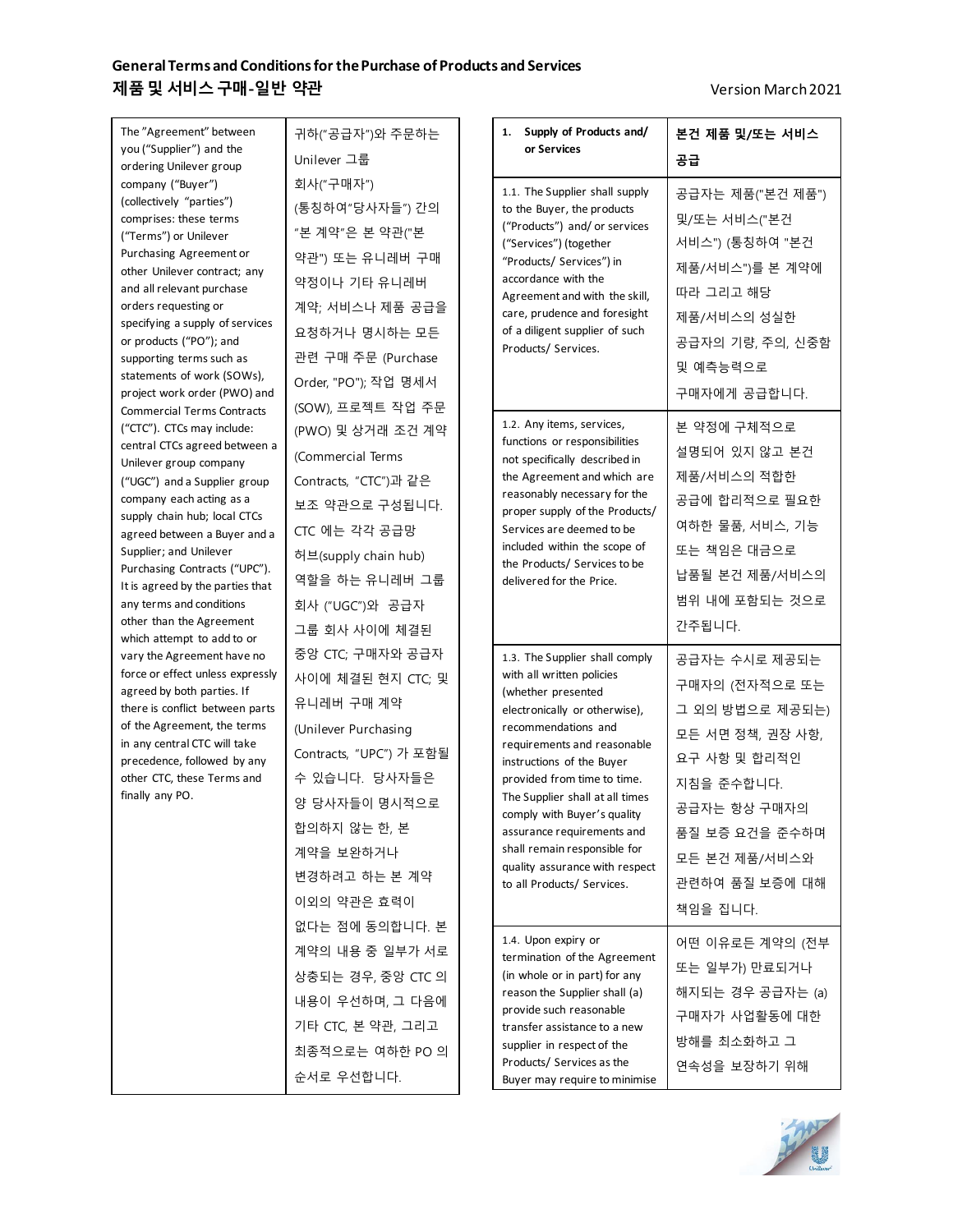| any disruption and ensure<br>continuity of the Buyer's<br>business and (b) the Supplier<br>shall cease to use for any<br>purpose, and shall deliver to<br>the Buyer, in the Buyer's<br>chosen format, on media free                                                                                        | 요구할 수 있는 본건<br>제품/서비스와 관련한<br>새로운 공급자에 대한<br>합리적인 거래 전환 지원을<br>제공하며, (b) 공급자는 본                                                                                                                   | www.unileversuppliers.com<br>shall also apply.                                                                                                                                                                                                                                                                                                                          | 에서 확인할 수 있는<br>유니레버의 전자 상거래<br>약관(E-Commerce Terms<br>and Conditions) 역시<br>적용됩니다.                                                                                                               |
|------------------------------------------------------------------------------------------------------------------------------------------------------------------------------------------------------------------------------------------------------------------------------------------------------------|---------------------------------------------------------------------------------------------------------------------------------------------------------------------------------------------------|-------------------------------------------------------------------------------------------------------------------------------------------------------------------------------------------------------------------------------------------------------------------------------------------------------------------------------------------------------------------------|--------------------------------------------------------------------------------------------------------------------------------------------------------------------------------------------------|
| of viruses, within 5 days of<br>expiry or termination, any<br>work product (whether or not<br>in final form) purchased by the<br>Buyer. On termination,<br>supplier undertakes to return<br>or securely delete or destroy<br>Buyer's personal data,<br>Confidential Information<br>and/or commercial data. | 계약의 만료일 또는<br>해지일로부터 5일 내에<br>구매자가 구입한 여하한<br>작업물(완성된 형태인지<br>여부와 관계 없이)에 대한<br>여하한 목적의 사용을<br>중단하고, 이를 바이러스가<br>없는 매체를 통하여<br>구매자가 선정한 형식으로<br>송부합니다. 해지시 공급<br>업체는 구매자의 개인<br>데이터, 기밀 정보 및 / 또는 | 2.3. Where any<br>correspondence (including<br>emails and CTCs) specifies a<br>volume of Products/ Services<br>to be purchased by the Buyer,<br>such volumes shall be non-<br>binding estimates only, to the<br>Buyer, and shall be without<br>prejudice to the volumes<br>actually purchased under the<br>Agreement, unless expressly<br>stated as binding in the CTC. | (이메일, CTC 를 포함한)<br>교신에서 구매자가 구매할<br>본건 제품/서비스의 수량을<br>명시하는 경우, 그러한<br>수량은 구매자에게<br>구속력이 없는 추정치일<br>뿐이며, CTC 에서 구속력이<br>있는 것으로 명시적으로<br>규정되어 있지 않는 한 본<br>계약에 따라 실제로<br>구매하는 수량에 영향을<br>주지 않습니다. |
|                                                                                                                                                                                                                                                                                                            | 상업 데이터를 반환하거나<br>안전하게 삭제하거나<br>파기합니다.                                                                                                                                                             | 2.4. The Buyer may forward<br>regular forecasts of<br>requirements to the Supplier.                                                                                                                                                                                                                                                                                     | 구매자는 정기적으로<br>요구물량 예측치를                                                                                                                                                                          |
| 1.5. In case of partial<br>termination this provision<br>shall apply only to the work<br>product relating to the<br>terminated part of the<br>Agreement.                                                                                                                                                   | 1.5. 부 해지가 이루어지는<br>경우, 본 조항은 본 계약 중<br>해지된 부분과 관련된<br>작업물에 대해서만<br>적용됩니다.                                                                                                                        | Such forecasts are non-binding<br>estimates only and are only<br>intended to assist the Supplier<br>in scheduling its production<br>and delivery of Products or<br>provision of Services and they<br>are without prejudice to the<br>volumes actually purchased                                                                                                         | 공급자에게 전달할 수<br>있습니다. 이러한 예측치는<br>구속력이 없는 추정치일<br>뿐이며, 공급자가 제품<br>생산과 납품 일정 또는<br>서비스 제공 일정을 정하는                                                                                                  |
| Ordering<br>2.                                                                                                                                                                                                                                                                                             | 주문                                                                                                                                                                                                | under the Agreement.                                                                                                                                                                                                                                                                                                                                                    | 것을 지원하기 위한                                                                                                                                                                                       |
| 2.1. The Supplier shall be<br>deemed to have accepted a<br>PO on receipt unless it gives<br>written notice within 3 days of                                                                                                                                                                                | 공급자는 수령한 PO 를<br>수락한 것으로 간주됩니다.<br>단, PO 가 관련 CTC 에                                                                                                                                               |                                                                                                                                                                                                                                                                                                                                                                         | 목적만을 가지고, 본 계약에<br>따라 실제로 구매한 수량에<br>영향을 미치지 않습니다.                                                                                                                                               |
| receipt if the PO does not<br>conform to any relevant CTC.<br>The Buyer may cancel a                                                                                                                                                                                                                       | 부합하지 않는 경우에,<br>공급자가 PO 수령 후 3 일                                                                                                                                                                  | 3. Delivery, Non-<br>Performance & Indemnity                                                                                                                                                                                                                                                                                                                            | 납품, 계약 불이행 및 면책                                                                                                                                                                                  |
| rejected PO in whole or in<br>part.                                                                                                                                                                                                                                                                        | 이내에 서면 통지를 한<br>경우는 제외합니다.<br>구매자는 거부된 PO 의<br>전부 또는 일부를 취소할 수<br>있습니다.                                                                                                                           | 3.1. Without prejudice to any<br>rights of the Buyer, the<br>Supplier shall immediately<br>give notice to the Buyer if it<br>becomes aware or anticipates:<br>(a) it will be unable to supply<br>any Products/ Services at the                                                                                                                                          | 공급자는 구매자의 여하한<br>권리에 영향을 미침이 없이,<br>다음을 알게 되거나<br>예상하는 경우 이를 즉시<br>구매자에게 통지합니다: (a)                                                                                                              |
| 2.2. If any PO is sent by<br>electronic communication,<br>Unilever's E-Commerce Terms<br>and Conditions available at                                                                                                                                                                                       | PO 가 전자 통신을 통하여<br>발송된 경우,<br>www.unileversuppliers.com                                                                                                                                           | agreed time; (b) the Products/<br>Services do not comply with<br>the Agreement; or (c) any<br>matter which may result in a<br>potential safety risk to                                                                                                                                                                                                                  | 합의된 시간에 본건<br>제품/서비스를 제공할 수<br>없는 경우; (b) 본건                                                                                                                                                     |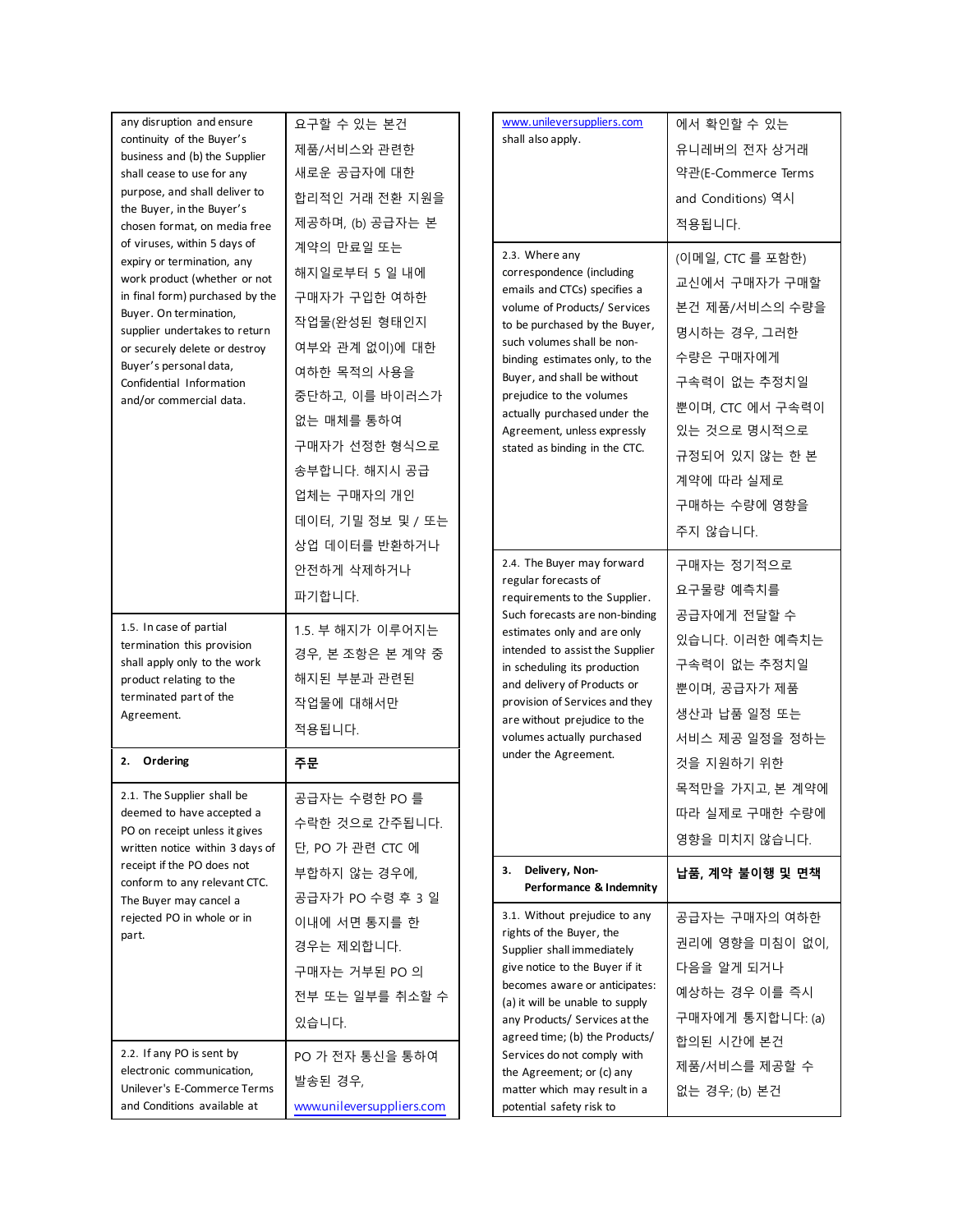| consumers arising from the<br>Products/ Services (whether<br>such risk arises as a result of<br>non-conforming Products or<br>otherwise).                                                                                                                                                                                                                                                                                                                                                                                                                                | 제품/서비스가 계약내용을<br>준수하지 않는 경우; 또는<br>(c) 본건 제품/서비스로부터<br>소비자에게 잠재적인 안전<br>위험을 초래할 수 있는<br>문제가 발생하는 경우<br>(이러한 위험이 부적합한<br>제품의 결과로<br>발생하는지의 여부와는<br>무관함).                                                                                                                     | withdrawal or similar measure<br>("Recall") of any of the<br>Products, the Supplier shall:<br>(a) provide reasonable<br>assistance to the Buyer in<br>developing and<br>implementing a strategy;                                                                                                                                                                                                                                                  | 발생하거나 (ii) 여하한<br>제품의 자발적이거나<br>의무적인 리콜, 철회 또는<br>이와 유사한 조치(이하<br>"리콜")가 있는 발생하는<br>경우, 공급자는:<br>전략을 개발하고 구현함에<br>있어 구매자에게 합리적인<br>지원을 제공합니다.                                            |
|--------------------------------------------------------------------------------------------------------------------------------------------------------------------------------------------------------------------------------------------------------------------------------------------------------------------------------------------------------------------------------------------------------------------------------------------------------------------------------------------------------------------------------------------------------------------------|-----------------------------------------------------------------------------------------------------------------------------------------------------------------------------------------------------------------------------------------------------------------------------|---------------------------------------------------------------------------------------------------------------------------------------------------------------------------------------------------------------------------------------------------------------------------------------------------------------------------------------------------------------------------------------------------------------------------------------------------|------------------------------------------------------------------------------------------------------------------------------------------------------------------------------------------|
| 3.2. If any Products/ Services<br>do not comply with the<br>Agreement, or are not<br>provided in full within the<br>agreed time the Buyer may, at<br>its discretion reject the non-<br>conforming or late Products/<br>Services and/or require the<br>Supplier to re-supply non-<br>conforming Products/ Services                                                                                                                                                                                                                                                        | 본건 제품/서비스가<br>계약내용을 준수하지<br>않거나 합의된 시간 내에<br>완전히 제공되지 않는 경우,<br>구매자는 재량에 따라<br>부적합하거나 제공이<br>지연된 본건 제품/서비스의                                                                                                                                                                 | (b) where practicable and as<br>soon as possible give the<br>Buyer advance notice and<br>full details of any action it<br>is legally obliged to take<br>including communicating<br>with any governmental<br>body.                                                                                                                                                                                                                                 | 정부 기관과의 의사소통을<br>포함하여 구매자가 수행할<br>법적인 의무가 존재하는<br>조치에 대하여 구매자에게<br>현실적으로 가능한 선에서<br>최대한 신속하게 사전에<br>통지하고 이에 대한 자세한<br>정보를 제공합니다.                                                         |
| at the Supplier's expense or<br>공급을 거부할 수<br>terminate the PO in whole or<br>있고/거부하거나 공급자가<br>in part. These rights to reject<br>부적합한 본건<br>and/or require re-supply or<br>terminate shall not affect any<br>제품/서비스를 공급자의<br>other remedy to which the<br>비용으로 다시 공급하도록<br>Buyer may be entitled,<br>including without limitation,<br>요구하거나 PO 의 전부<br>reimbursement by Supplier for<br>또는 일부를 해지할 수<br>incremental costs incurred<br>있습니다. 공급을<br>relating to procurement of<br>replacement<br>거부하고/하거나 재 공급을<br>Products/Services.<br>요구하거나 계약을 해지할<br>수 있는 권리는, 대체 본건 | 3.4. Except to the extent<br>required to comply with any<br>legal obligation, no Supplier<br>shall voluntarily initiate any<br>Recall of any Unilever<br>products without the prior<br>written consent of Unilever,<br>which consent shall not be<br>unreasonably withheld. | 법적 의무를 준수하기<br>위하여 필요한 경우<br>이외에는, 공급자는<br>유니레버의 사전 서면 동의<br>없이는 유니레버 제품에<br>대한 리콜을 자발적으로<br>개시할 수 없으며, 이때<br>유니레버의 사전 서면<br>동의는 불합리하게<br>보류되지 않습니다.                                                                                                                                                                                                                                                                                              |                                                                                                                                                                                          |
| 3.3. If there is (i) any matter<br>which may result in a safety<br>risk to consumers arising from                                                                                                                                                                                                                                                                                                                                                                                                                                                                        | 제품/서비스의 조달과<br>관련하여 발생하는 증분<br>비용을 공급자가 보상하는<br>등을 포함하지만 이에<br>한정되지 않는, 구매자가<br>가질 수 있는 여하한<br>구제수단에 영향을 미치지<br>않습니다.<br>(i) 소비자에게 안전 위험을<br>초래할 수 있는 사안이 본건                                                                                                                | 3.5. The Supplier shall be<br>liable for, and shall indemnify,<br>defend and hold harmless all<br>UGCs from and against, all<br>losses incurred or suffered as<br>a result of Recall of a product<br>incorporating the Products to<br>the extent that such Recall<br>arises as a result of the<br>Products/ Services, except to<br>the extent that these<br>situations arise due to the<br>requirements of the<br>Specifications of the Products. | 공급자는 본건 제품이<br>내장된 제품의 리콜로<br>인하여 발생하거나 초래된<br>여하한 손해에 대하여, 이와<br>같은 리콜이 본건<br>제품/서비스로 인하여<br>발생한 경우에, 책임을 지고,<br>이러한 손해로부터 모든<br>UGC 를 면책하고, 방어하고,<br>손해를 입지 않도록 하여야<br>합니다. 단, 이러한 상황이 |
| the Product / Services or (ii) a<br>voluntary or mandated recall,                                                                                                                                                                                                                                                                                                                                                                                                                                                                                                        | 제품/서비스로부터                                                                                                                                                                                                                                                                   |                                                                                                                                                                                                                                                                                                                                                                                                                                                   | 제품의 규격의 요구                                                                                                                                                                               |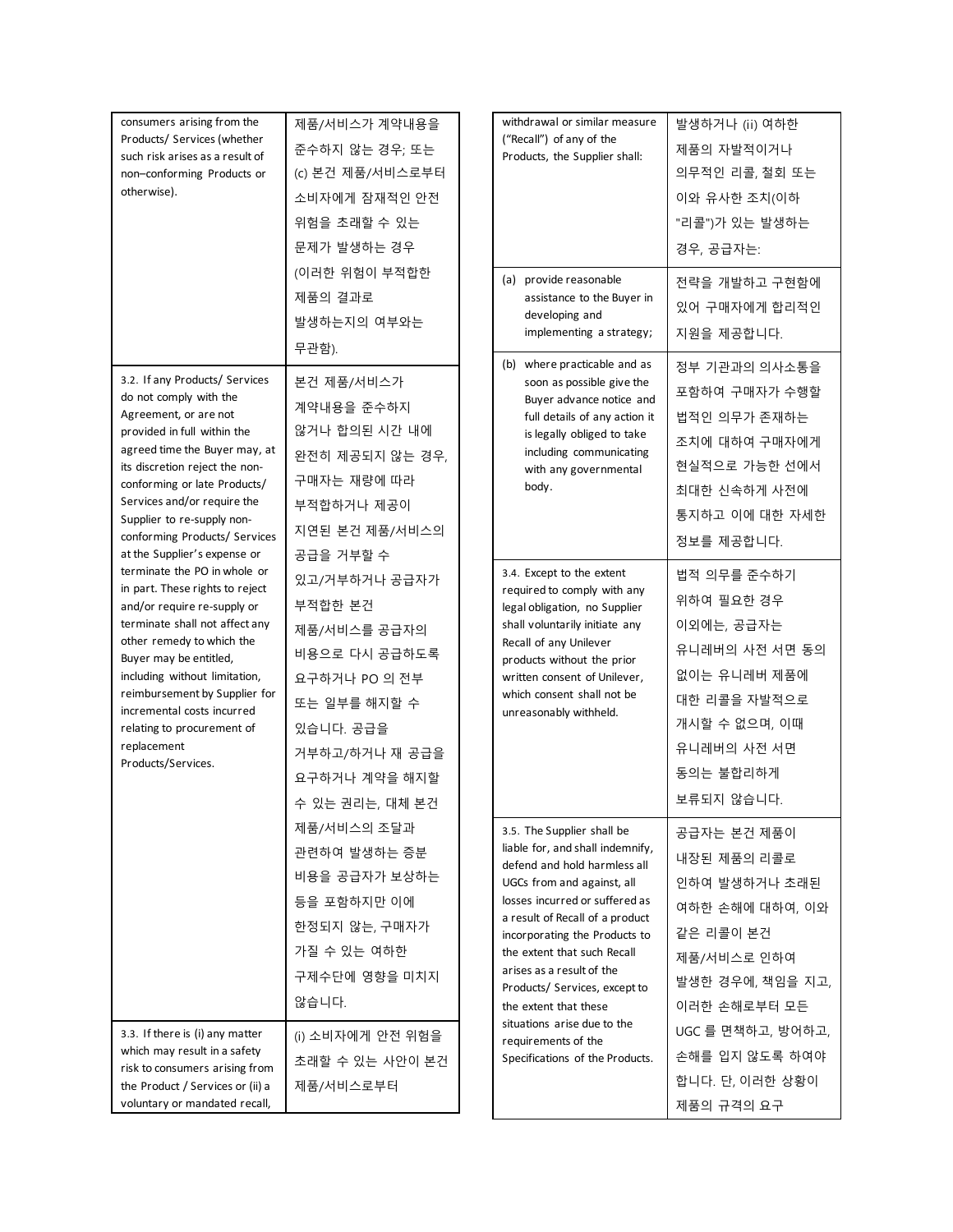| 3.6. The Supplier shall ensure<br>it has, and shall for the<br>duration of the Agreement<br>maintain in place, adequate<br>general liability insurance and<br>as relevant, professional<br>liability, product liability<br>and/or other insurance and<br>shall provide satisfactory<br>evidence at the Buyer's<br>request.                                                                                                                                                               | 사항으로 인해 발생하는<br>경우는 제외합니다.<br>공급자는 적절한 일반 배상<br>책임 보험 및 해당되는<br>경우, 전문 책임 보험,<br>제조물 배상 책임 및/또는<br>기타 보험에 가입하였고 본<br>계약의 계약 기간 동안 이를<br>유지할 것을 보장하며,<br>구매자가 요청하면 이에<br>대하여 충실한 증빙자료를<br>제공합니다. | day nominated<br>Warranti<br>5.<br>Represen<br>Undertak<br>Indemniti<br>The Supplier r<br>warrants and<br>the Buyer that                                                                                                                                                                     |
|------------------------------------------------------------------------------------------------------------------------------------------------------------------------------------------------------------------------------------------------------------------------------------------------------------------------------------------------------------------------------------------------------------------------------------------------------------------------------------------|-------------------------------------------------------------------------------------------------------------------------------------------------------------------------------------------------|----------------------------------------------------------------------------------------------------------------------------------------------------------------------------------------------------------------------------------------------------------------------------------------------|
| 4.<br><b>Price and Payment</b><br>4.1. The price for the<br>Products/ Services shall be as<br>set out in the Agreement<br>("Price") which Price includes<br>all shipment preparation and<br>packaging cost but excludes<br>VAT, sales tax or equivalent<br>unless set out in a breakdown<br>of the Price and agreed in<br>writing.                                                                                                                                                       | 대금 및 지급<br>본건 제품/서비스의 대금은<br>계약에 명시되어 있는<br>금액에 따르며("대금") 해당<br>대금에는 모든 선적 준비<br>비용 및 포장 비용이<br>포함되지만, VAT, 판매세<br>또는 그에 준하는 것은,<br>이에 대하여 대금 명세서에<br>명시되어 있고 서면으로<br>합의한 경우가 아니면,<br>제외됩니다.    | 5.1. it possess<br>skill, experiend<br>personnel and<br>necessary to fi<br>obligations un<br>Agreement. S<br>possesses and<br>compliance wi<br>licences, intelle<br>("IP") rights, p<br>approvals requ<br>deliver and pe<br>obligations un<br>Agreement.<br>5.2. at the tim<br>the Products/ |
| 4.2. Invoices shall comply with<br>the invoicing requirements on<br>www.unileversuppliers.com                                                                                                                                                                                                                                                                                                                                                                                            | 청구서는<br>www.unileversuppliers.com<br>의 청구서 요건을<br>준수합니다.                                                                                                                                        | where applical<br>supplied or ma<br>accordance wi<br>specifications<br>Products/Serv<br>or provided by                                                                                                                                                                                       |
| 4.3. Payment terms are 90<br>days from receipt of invoice or<br>receipt of Products/ Services if<br>later, except as specified<br>otherwise in the PO or CTC or<br>if restricted under mandatory<br>Applicable Laws. Where the<br>day nominated or determined<br>for payment is not a day on<br>which banks are open for<br>general business in the<br>country in which the Buyer is<br>located ("Working Day"), then<br>the day for payment shall be<br>the first Working Day after the | PO 또는 CTC 에 달리<br>명시되었거나 의무적인적용<br>법률에 따라 제한되는<br>경우를 제외하면, 청구서를<br>수령한 날과 제품/서비스를<br>수령한 날 중 더 늦은<br>날로부터 90 일 내에 대금이<br>지급되어야 합니다.<br>지급일로 지명되거나<br>결정된 날이 구매자가                               | ("Specification<br>quality, (c) fre<br>defects, (d) fit<br>for which they<br>expected to be<br>free from any<br>pledges or oth<br>encumbrances<br>5.3. the Produ<br>and their supp                                                                                                           |

| day nominated or determined.<br>5.<br>Warranties,<br>Representations,<br>Undertakings and<br><b>Indemnities</b><br>The Supplier represents,                                                                                                                                                                                                                                                                                                                                     | 소재한 국가에서 은행이<br>일반 업무를 수행하는<br>날( "영업일")이 아닌 경우<br>지급일은 지명되거나<br>결정된 날 이후 첫 영업일에<br>해당합니다.<br>보증, 진술, 약속 및 면책<br>공급자는 구매자에게                                                                                                             |
|---------------------------------------------------------------------------------------------------------------------------------------------------------------------------------------------------------------------------------------------------------------------------------------------------------------------------------------------------------------------------------------------------------------------------------------------------------------------------------|-----------------------------------------------------------------------------------------------------------------------------------------------------------------------------------------------------------------------------------------|
| warrants and undertakes to<br>the Buyer that:                                                                                                                                                                                                                                                                                                                                                                                                                                   | 다음을 진술하고, 보증하며,<br>약속합니다:                                                                                                                                                                                                               |
| 5.1. it possesses the requisite<br>skill, experience, knowledge,<br>personnel and facilities<br>necessary to fulfill its<br>obligations under this<br>Agreement. Supplier further<br>possesses and/or is in<br>compliance with all necessary<br>licences, intellectual property<br>("IP") rights, permits and<br>approvals required to execute,<br>deliver and perform its<br>obligations under this<br>Agreement.                                                              | 공급자는 본 계약에 따른<br>의무를 이행하는 데 필요한<br>필수 기술, 경험, 지식, 인력<br>및 시설을 보유하고<br>있습니다. 또한 공급자는<br>본 계약에 따라 의무를<br>이행, 제공 및 수행하기<br>위해 요구되는 모든 필요한<br>라이센스, 지적 재산권("IP"),<br>허가 및 승인을 보유<br>및/또는 준수하고 있습니다.                                         |
| 5.2. at the time of provision,<br>the Products/ Services shall,<br>where applicable, be (a)<br>supplied or manufactured in<br>accordance with the<br>specifications for such<br>Products/Services as approved<br>or provided by Buyer<br>("Specifications"), (b) of good<br>quality, (c) free from any<br>defects, (d) fit for the purpose<br>for which they are reasonably<br>expected to be used and (e)<br>free from any liens, claims,<br>pledges or other<br>encumbrances; | 제공 시점에, 본건<br>제품/서비스는 해당되는<br>경우 (a) 구매자가<br>승인하거나 제공하는 해당<br>본건 제품/서비스의<br>규격("규격")을 준수하여<br>공급 또는 제조되며, (b)<br>품질이 우수하고, (c) 하자가<br>없고, (d) 그것이 사용될<br>것으로 합리적으로<br>예상되는 목적에 적합하며,<br>(e) 유치권, 청구권, 질권<br>또는 기타 저당권이<br>설정되어 있지 않습니다. |
| 5.3. the Products/ Services<br>and their supply, sourcing,                                                                                                                                                                                                                                                                                                                                                                                                                      | 본건 제품/서비스 및 그                                                                                                                                                                                                                           |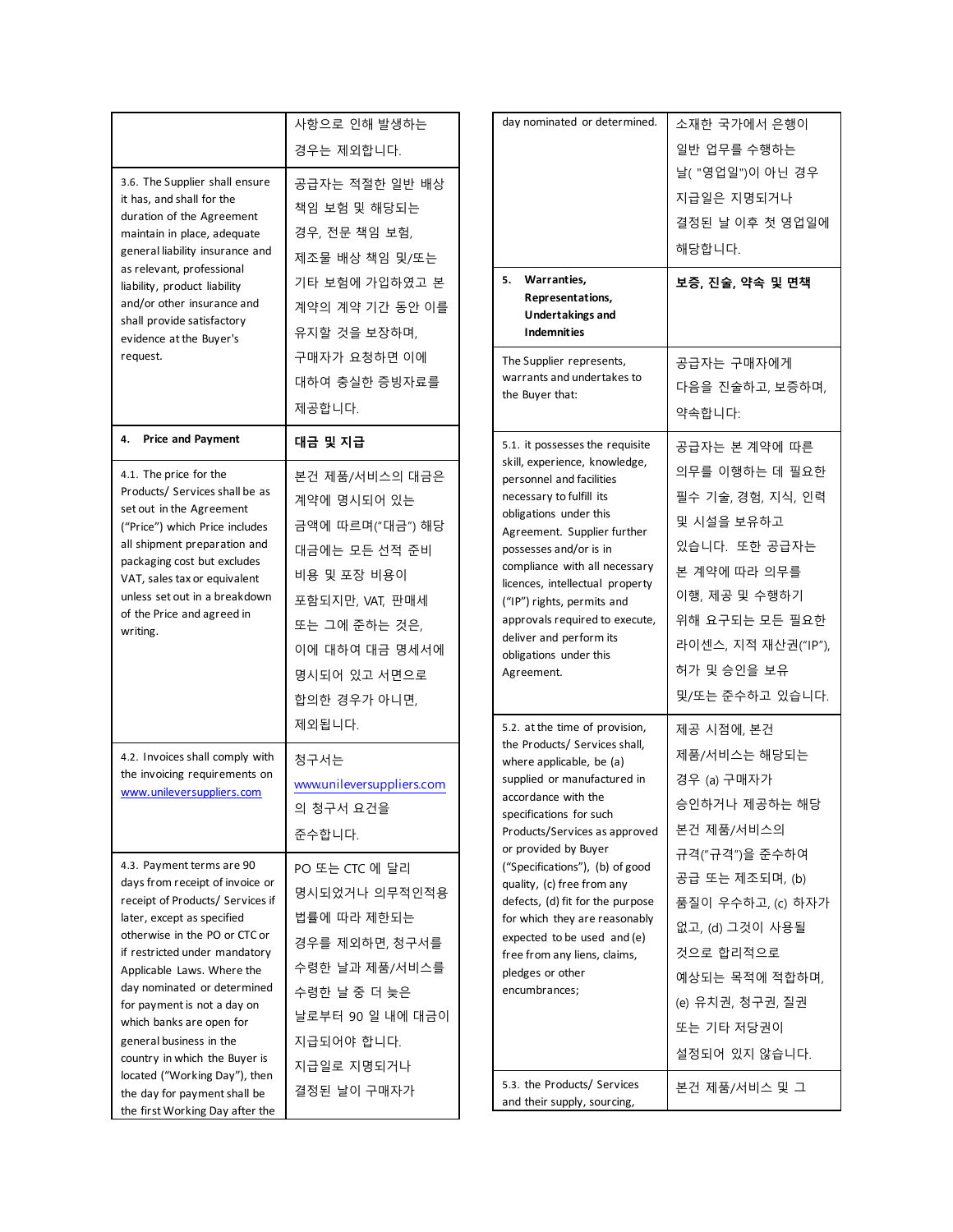| manufacture, packaging, sale,<br>delivery or the use by the<br>Buyer thereof shall not<br>infringe the IP rights of any<br>third party. In the event of a<br>third party claim for IP<br>infringement in breach of the<br>Agreement, the Supplier shall<br>be liable for, and shall<br>indemnify, defend and hold<br>harmless all UGCs from and<br>against all losses incurred in<br>connection with such claim;                                    | 공급, 조달, 제조, 포장, 판매,<br>납품 또는 해당 구매자에<br>의한 사용은 여하한<br>제 3 자의 IP 권리를<br>침해하지 않습니다. 본 계약<br>위반으로 인하여 제 3 자가<br>IP 침해에 대해 청구하는<br>경우, 공급자는 그러한<br>청구와 관련하여 발생하는<br>모든 손실에 대해 모든<br>UGC 를 면책하고, 방어하고,<br>손해를 입지 않도록 하여야<br>합니다. | that it replaces all previous<br>supplier codes. Supplier<br>agrees:<br>a) that all entities of the<br>Supplier group will comply<br>with the Mandatory<br>Requirements set out in the<br>RSP (the "Mandatory<br>Requirements"); and<br>b) to take at its own cost any<br>action reasonably required by<br>Unilever to:<br>(i) verify compliance by all<br>entities of the Supplier group<br>with the Mandatory<br>Requirements; and<br>(ii) rectify any non-compliance<br>by an entity of the Supplier | Sourcing Policy, "RSP") 을<br>읽었음을 인정하며 그<br>정책이 이전의 모든 공급자<br>규정을 대체함을 이해하고<br>있습니다. 공급자는 다음에<br>동의합니다:<br>a) 공급자 그룹의 모든<br>단체가 RSP 에 명시된 의무<br>규정 (" <b>의무 규정</b> ")을<br>준수합니다.<br>b) 다음을 위하여<br>유니레버가 합리적으로<br>요구하는 모든 조치를 |
|-----------------------------------------------------------------------------------------------------------------------------------------------------------------------------------------------------------------------------------------------------------------------------------------------------------------------------------------------------------------------------------------------------------------------------------------------------|-----------------------------------------------------------------------------------------------------------------------------------------------------------------------------------------------------------------------------|---------------------------------------------------------------------------------------------------------------------------------------------------------------------------------------------------------------------------------------------------------------------------------------------------------------------------------------------------------------------------------------------------------------------------------------------------------------------------------------------------------|------------------------------------------------------------------------------------------------------------------------------------------------------------------------------------------------------------------------------|
| 5.4. it shall and the applicable<br>Products/ Services supplied<br>shall comply with all relevant<br>laws, including but not limited<br>to governmental, legal,<br>regulatory and professional<br>requirements ("Applicable<br>Laws") in force in the<br>countries of manufacture,<br>supply and/or receipt of the<br>Products/ Services and any<br>countries of which it has been<br>notified where the Buyer will<br>use the Products/Services or | 공급자 및 공급된 해당 본건<br>제품/서비스는 본건<br>제품/서비스를 제조, 공급<br>및/또는 수령하는 국가 및<br>구매자가 본건<br>제품/서비스를 사용하거나<br>본건 제품을 내장한 제품을<br>판매할 곳으로 공급자가<br>통지를 받은 여하한<br>국가에서 시행 중인 정부                                                              | group within the timeframe<br>stipulated by Unilever.                                                                                                                                                                                                                                                                                                                                                                                                                                                   | 자신의 비용으로<br>수행합니다:<br>(i) 공급자 그룹의 모든<br>단체가 의무 규정을<br>준수하는지 확인; 및<br>(ii) 공급자 그룹에 속한<br>단체에 의한 규정 위반을<br>유니레버가 규정한 기간<br>내에 교정.                                                                                              |
| sell products incorporating the<br>Products and the Supplier shall<br>provide Buyer with the<br>information reasonably<br>required by Buyer in order for<br>Buyer to utilise the Products/<br>Services in compliance with<br>Applicable Laws.                                                                                                                                                                                                       | 규정, 법률, 규칙 및 전문적<br>규정 ("적용 법률")을<br>포함하지만 이에 한정되지<br>않는 모든 관련 법률을<br>준수하며, 공급자는<br>구매자가 적용 법률에 따라<br>본건 제품/서비스를<br>활용하기 위하여 구매자가<br>합리적으로 요구하는<br>정보를 구매자에게<br>제공합니다.                                                      | 6.2. Consistent with its<br>undertakings under 6.1 above,<br>Supplier undertakes that:<br>(a) to the best of its<br>knowledge (reasonable<br>enquiries having been<br>conducted by the Supplier), at<br>the date of entering into force<br>of this Agreement, neither it,<br>nor its directors, officers or<br>employees, have directly or<br>indirectly, paid, promised or<br>offered to pay, authorised the<br>payment of, or accepted any<br>undue money or other<br>advantage of any kind in any    | 6.2. 상기 6.1 와 부합하도록,<br>공급자는 다음을<br>약속합니다.<br>(a) 본 계약이 시행되는 날에<br>(공급자가 합리적인 질의를<br>실시하여) 공급자가 알고<br>있는 최선의 한도 내에서<br>공급자 자체 및 공급자의<br>이사, 임원 또는 직원 중<br>누구도 직접적으로나<br>간접적으로 본 계약에 따른<br>혹은 기타 다른 종류의                       |
| <b>Responsible Sourcing</b><br>6.<br>Policy and Anti-Bribery<br>Compliance                                                                                                                                                                                                                                                                                                                                                                          | 책임 있는 조달 정책 및<br>뇌물수수 금지 준수                                                                                                                                                                                                 | way connected with the<br>Supplier's relationship with<br>Unilever under this Agreement<br>or otherwise;                                                                                                                                                                                                                                                                                                                                                                                                | 공급자의 유니레버와의<br>관계와 관련하여 어떤                                                                                                                                                                                                   |
| 6.1. Supplier acknowledges<br>that it has read the Unilever<br>Responsible Sourcing Policy<br>(the "RSP") and understands                                                                                                                                                                                                                                                                                                                           | 6.1. 공급자는 유니레버<br>책임 있는 조달 정책<br>(Unilever Responsible                                                                                                                                                                      | (b) neither it, nor its directors,<br>officers or employees, will<br>violate any applicable anti-<br>bribery laws or standards.                                                                                                                                                                                                                                                                                                                                                                         | 식으로든 부당한 금전이나<br>기타 어떠한 종류의 이득을<br>지급했거나, 약속했거나                                                                                                                                                                              |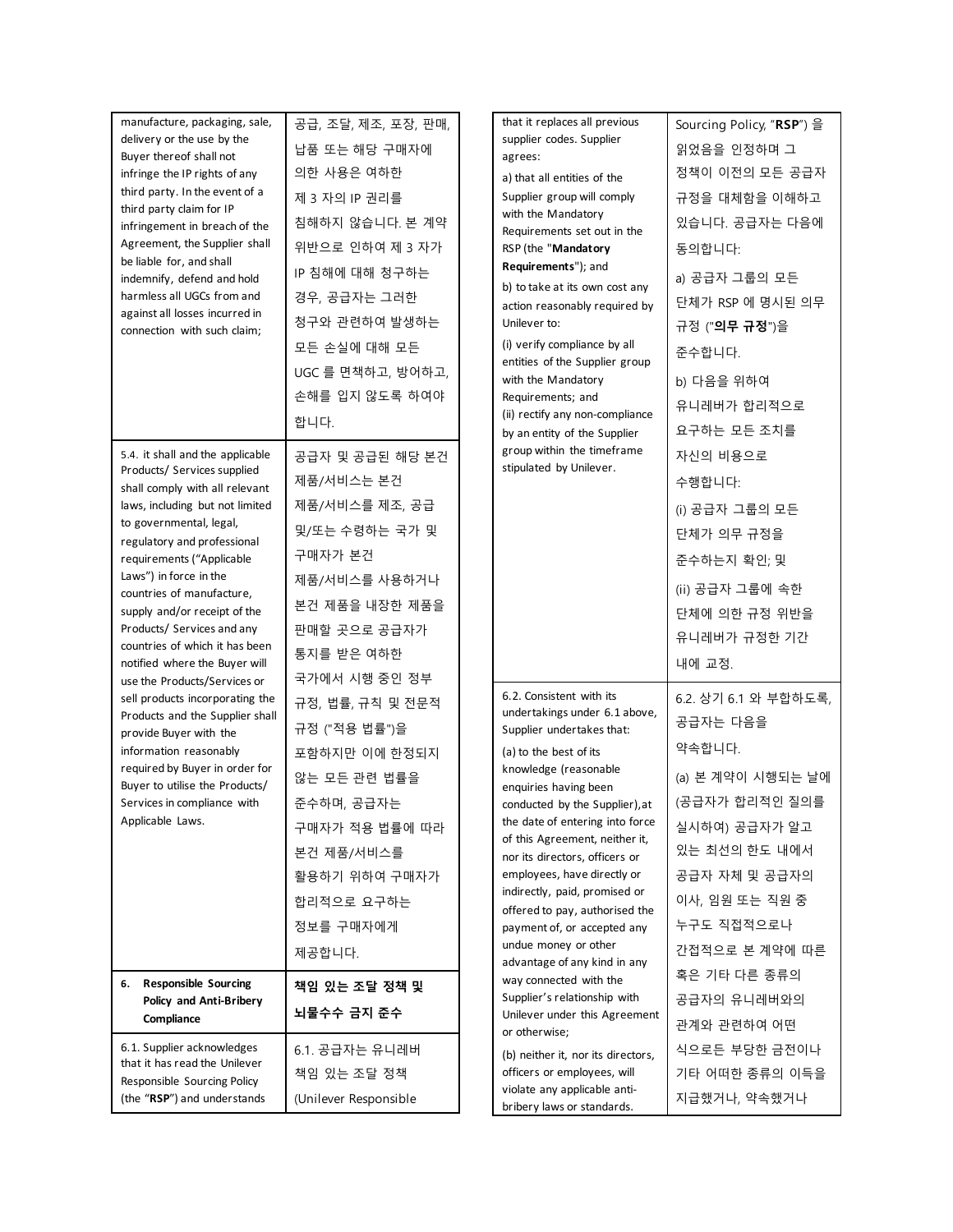Specifically, Supplier agrees that it will not, directly or indirectly, pay, promise or offer to pay, accept or authorise the payment of any undue money or other advantage to a public official or representative of a Stateowned enterprise, or to any person or entity in connection with the improper performance of any public or business function or activity. In addition, no payment shall be made to anyone for any reason on behalf of or for the benefit of Unilever which is not properly and accurately recorded in the Supplier's books and records, including amount, purpose and recipient, all of which shall be maintained with supporting documentation; (c) it shall not and shall not authorize its subcontractors,

agents or other third parties to request, agree to receive or accept a financial or other advantage where, in anticipation of or in consequence thereof, a relevant function or activity is or may be performed improperly;

(d) it has taken and will continue to take reasonable measures to prevent its subcontractors, agents or any other third parties, subject to its control or determining influence, from engaging in any conduct that would contravene (a), (b) or (c) above.

Supplier acknowledges the importance that all entities of the Supplier group comply with the Mandatory Requirements set out in the RSP together with the requirements at 6.2 (a), (b) and (c) above. Further, Supplier undertakes to notify Unilever if it learns of or has reason to believe that any

지급하기로 제안했거나 지급을 승인하거나, 수령하지 않았습니다. (b) 공급자 자체 및 공급자의 이사, 임원 또는 직원 모두 적용되는 뇌물수수 금지법 또는 표준을 위반하지 않습니다. 구체적으로, 공급자는 공무원 또는 국유 기업체의 대표자에게, 또는 공적인 혹은 사업상의 직무나 활동을 부적절하게 수행하는 것과 관련하여 어느 개인이나 단체에게라도 부당한 금전이나 기타 이득을 직접적으로나 간접적으로 지급하거나 약속하거나 지급하기로 제안하거나 수령하거나 지급을 승인하지 않을 것임에 동의합니다. 뿐만 아니라, 금액, 목적 및 수령인을 포함한 정보를 공급자의 장부와 기록에 적절하고 정확하게 기록하여야만 유니레버를 대리하여 혹은 유니레버의 이익을 위하여 어떠한 이유로든 어떠한 자에게 지급을 할 수 있으며, 그러한 기록은 모두 이를 뒷받침하는 증빙자료와 함께 관리됩니다. (c) 공급자는 하도급업체, 대리인 또는 기타 제 3 자가 재정적인 이득이나 기타 이득을 요청하거나 수령하는 데 동의하거나

breach of any such obligation has occurred. If any member of the Supplier Group fails to meet the relevant Mandatory Requirements in the RSP or any of the representations and/or warranties set out in 6.2 (a), (b) and (c) above, then where Unilever considers that such a breach can be remediated, Supplier shall take all further steps as reasonably stipulated by Unilever to remedy the breach, including the implementation of adequate procedures so that no such breach will arise again. Where concerns arising out of the breach are material and the breach cannot be or is not remedied in accordance with the requirements set out above, Unilever reserves the right to terminate this Agreement with immediate effect. In the event that Unilever terminates this Agreement under this provision, without prejudice to any charges owing or any other pre-existing liabilities, no member of the Supplier Group shall be entitled to claim compensation or any further remuneration, regardless of any activities or agreements with additional third parties entered into before termination. The RSP including the Mandatory Requirements can be accessed on: [http://www.unilever.com/respo](http://www.unilever.com/responsible-sourcing-policy/) [nsible-sourcing-policy/](http://www.unilever.com/responsible-sourcing-policy/).

수락하는 것을(이를 기대하여 혹은 그 결과로 관련 기능이나 활동이 부적절하게 수행되거나 수행될 수 있게 됨) 승인하지 않습니다. (d) 공급자가 통제하거나 결정적 영향력을 행사하는 하도급업체, 대리인 또는 기타 제 3 자가 위의 (a), (b) 또는 (c)를 위반하는 어떠한 행동에 참여하지 못하게 하기 위해 합리적인 조치를 취했으며 앞으로도 이와 같은 조치를 취할 것입니다. 공급자는 공급자 그룹에 속한 모든 단체가 위의 6.2 (a), (b) 및 (c)의 요건과 더불어 RSP 에 규정되어 있는 의무 규정을 준수하는 것의 중요성을 인정합니다. 또한, 공급자는 그러한 의무 위반이 발생했다는 사실을 알게 되거나 그러한 사실을 믿을만한 이유가 있는 경우 유니레버에게 이를 통지하기로 약정합니다. 공급자 그룹의 여하한 구성원이 RSP 또는 상기 2 (a), (b) 및 (c)에 규정된 약정을 지키지 않는다면, 유니레버가 그러한 위반을 교정할 수 있다고 생각하는 경우, 공급자는 그 위반을 교정하기 위해 유니레버가 합리적으로 규정하는 모든 추가 조치를 취해야 하며, 이에는 그러한 위반이 다시 발생하지 않도록 적절한 절차를 실행하는 것이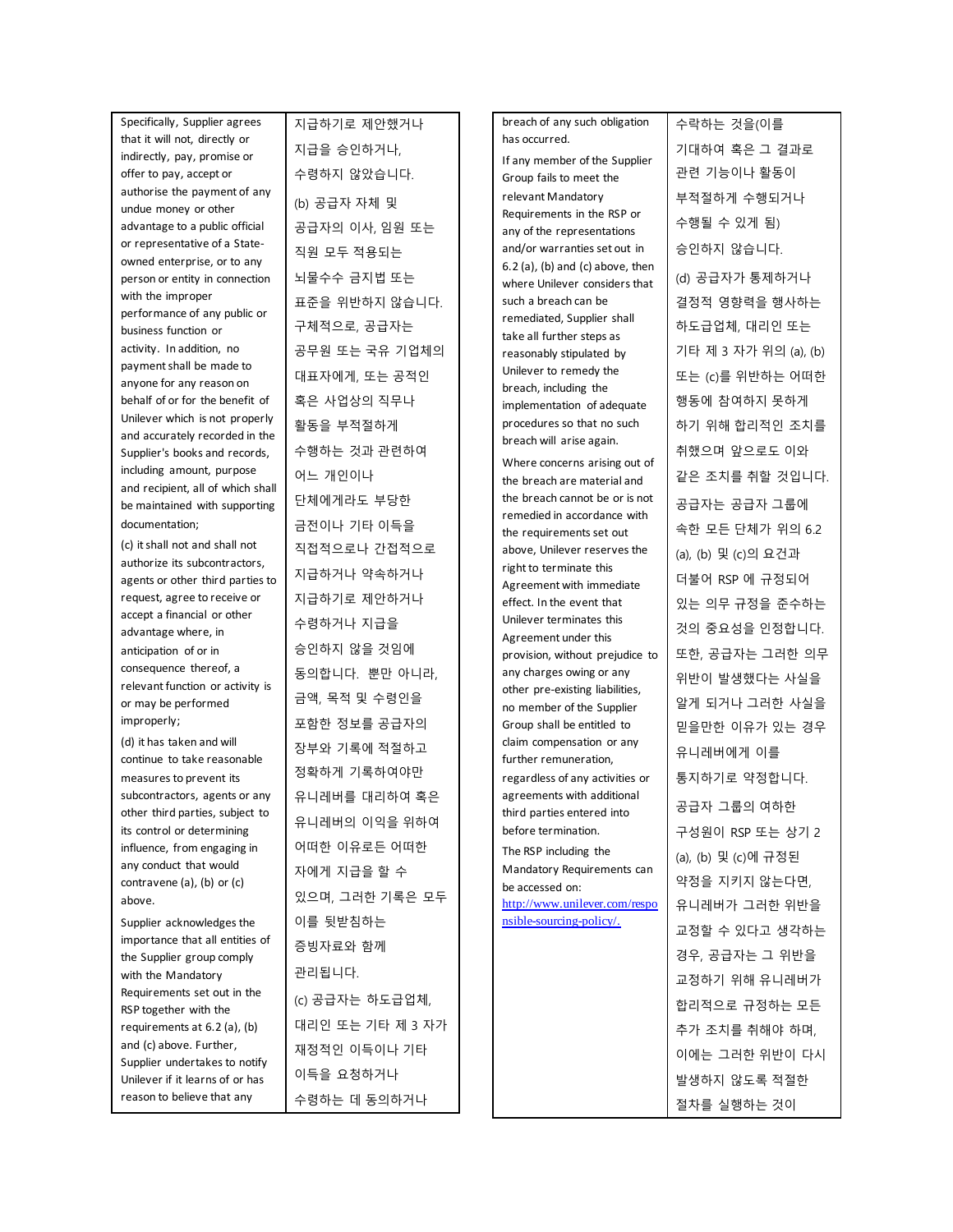|                                                                                                                                          | 포함됩니다.<br>위반으로 인한 우려가<br>중대하고 위에 규정된<br>요건에 따라 위반을 교정할<br>수 없거나 위반이 교정되지<br>않는 경우, 유니레버는 이<br>계약을 즉시 유효하게<br>해지할 수 있는 권리를<br>유보합니다. 유니레버가 본<br>조항에 따라 이 계약을<br>해지하는 경우, 유니레버가<br>지급할 요금 또는 이미<br>존재하는 기타 채무는<br>침해되지 않으면서, 공급자<br>그룹의 모든 구성원은<br>해지하기 전에 체결한 추가<br>제 3 자와의 활동이나<br>계약이 존재하는지<br>여부와는 무관하게,<br>유니레버에게 보상 또는<br>추가 보수를 청구할 권리가 | designed to identify the<br>potential presence of "conflict<br>minerals" (as defined under<br>applicable laws) in any<br>products. If requested by<br>Unilever based on the results<br>of such questionnaire,<br>Supplier must perform<br>appropriate due diligence on<br>its supply chain in order to<br>identify the actual presence<br>and origin of conflict minerals<br>in any product no later than<br>thirty (30) days following each<br>calendar year. Unilever may<br>not necessarily ask Supplier to<br>complete a questionnaire if<br>Unilever determines the items<br>Supplier provides do not<br>contain conflict minerals. | "분쟁 광물"(conflict<br>minerals)(적용 법률에<br>정의된 의미에 따름)이<br>존재할 가능성을 식별하기<br>위하여 설계된 설문지를<br>완성해야 합니다. 이러한<br>설문 조사 결과에 따라<br>유니레버가 요청하는 경우,<br>공급자는 공급망에 대해<br>적절한 실사를 진행하여 매<br>역년 이후 삼십(30) 일<br>이내에 여하한 제품 내에<br>분쟁 광물의 실제 존재 및<br>그 출처를 밝혀야 합니다.<br>유니레버가 공급자가<br>제공하는 물품에 분쟁<br>광물을 포함하고 있지<br>않다고 판단하는 경우,<br>유니레버는 공급자에게<br>설문지를 작성하도록<br>요청하지 않을 수 있습니다. |
|------------------------------------------------------------------------------------------------------------------------------------------|----------------------------------------------------------------------------------------------------------------------------------------------------------------------------------------------------------------------------------------------------------------------------------------------------------------------------------------------|------------------------------------------------------------------------------------------------------------------------------------------------------------------------------------------------------------------------------------------------------------------------------------------------------------------------------------------------------------------------------------------------------------------------------------------------------------------------------------------------------------------------------------------------------------------------------------------------------------------------------------------|---------------------------------------------------------------------------------------------------------------------------------------------------------------------------------------------------------------------------------------------------------------------------------------------------------------------------------------------------------------|
|                                                                                                                                          | 없습니다.<br>의무 규정을 포함한 RSP 는<br>다음 링크에서 열람할 수<br>있습니다:<br>http://www.unilever.com/re<br>sponsible-sourcing-policy/.                                                                                                                                                                                                                             | Confidentiality<br>7.<br>7.1. The Buyer will disclose or<br>make available to the Supplier<br>information relating to<br>Unilever group business or<br>products ("Confidential<br>Information"). The existence<br>and content of these Terms                                                                                                                                                                                                                                                                                                                                                                                             | 비밀 유지<br>구매자는 유니레버 그룹<br>사업 또는 제품과 관련된<br>정보("기밀 정보")를<br>공급자에게 공개하거나<br>제공합니다. 본 약관과 본                                                                                                                                                                                                                                                                       |
| 6.3. Where reasonably<br>required by Unilever, Supplier<br>shall (at the Supplier's own                                                  | 6.3. 유니레버가 합리적으로<br>요구하는 경우, 공급자는                                                                                                                                                                                                                                                                                                            | and the Agreement are also<br>Confidential Information.                                                                                                                                                                                                                                                                                                                                                                                                                                                                                                                                                                                  | 계약의 존재 및 내용 역시<br>기밀 정보입니다.                                                                                                                                                                                                                                                                                                                                   |
| cost) register with Unilever's<br>Supplier Qualification System<br>("USQS") and complete any<br>steps required to achieve<br>compliance. | (공급자의 비용으로)<br>유니레버의 공급자 자격<br>심사 시스템(Unilever's<br>Supplier Qualification<br>System, "USQS")에<br>등록하고 규정을 준수하는<br>데 필요한 모든 단계를<br>완료합니다.                                                                                                                                                                                                    | 7.2. The Supplier undertakes<br>(a) to keep all Confidential<br>Information strictly<br>confidential and (b) not to use<br>any Confidential Information<br>for any purpose other than in<br>complying with its obligations<br>under the Agreement and (c)<br>not to disclose any<br>Confidential Information to<br>any person other than its                                                                                                                                                                                                                                                                                             | 공급자는 (a) 모든 기밀<br>정보를 엄격하게 기밀로<br>유지하고 (b) 본 계약에<br>따른 의무를 준수하는 것<br>이외의 목적으로 기밀<br>정보를 사용하지 않으며 (c)<br>공급자의 임원과 직원<br>이외의 어떠한 자에게도                                                                                                                                                                                                                           |
| 6.4. Supplier must complete a<br>questionnaire, provided from<br>time to time by Unilever,                                               | 6.4. 공급자는 유니레버가<br>수시로 제공하는, 제품에                                                                                                                                                                                                                                                                                                             | officers and employees,<br>except to the extent it is<br>necessary for the purpose of                                                                                                                                                                                                                                                                                                                                                                                                                                                                                                                                                    | 기밀 정보를 공개하지<br>않기로 약속합니다. 단, 본                                                                                                                                                                                                                                                                                                                                |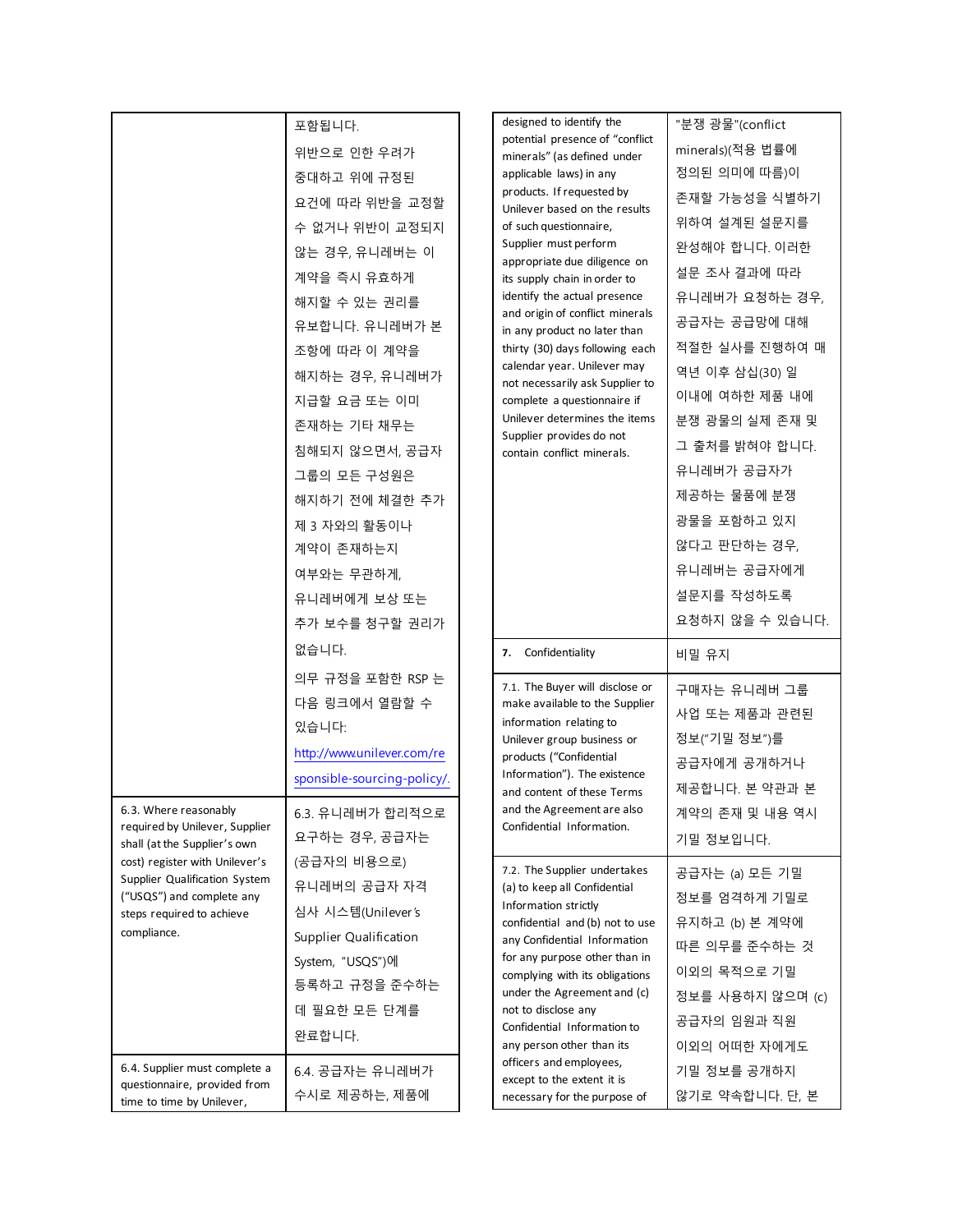| performing its obligations<br>under the Agreement. The<br>undertaking shall not apply to | 계약에 따른 의무를 이행할<br>목적으로 필요한 경우는 | excluding the Supplier's<br>Background IP. Where<br>assignment of title is not | 커스터마이징(customisation<br>)을 포함하지만 공급자의 |
|------------------------------------------------------------------------------------------|--------------------------------|--------------------------------------------------------------------------------|---------------------------------------|
| the extent Confidential                                                                  | 예외로 합니다. 이 약속은                 | legally feasible, Supplier                                                     | 배경 IP 를 제외하는                          |
| Information is information in                                                            | 기밀 정보가 공급자의                    | hereby grants and shall                                                        | 공급제품에 대한 IP 권리를                       |
| the public domain through no<br>fault of the Supplier or the                             | 잘못이 아닌 이유로 공공                  | procure that all third parties<br>grant to Unilever/Buyer, a                   | 완전한 소유권을                              |
| Supplier is required to disclose                                                         | 영역에 속하게 된                      | world-wide, perpetual,                                                         | 보증하면서 구매자에게                           |
| it by law. Any breach of the<br>Supplier's obligations under                             | 정보이거나 법률에서                     | irrevocable, non-exclusive,<br>assignable, royalty-free licence                | 양도하고, 모든 제 3 자로                       |
| this clause by its officers and                                                          | 공급자로 하여금 그 정보를                 | (with full right to sublicense)                                                | 하여금 양도하도록 합니다.                        |
| employees shall be deemed to<br>be a breach by the Supplier.                             | 공개하도록 요구하는                     | to use, reproduce, exploit,<br>modify, alter or integrate the                  | 소유권 양도가 법적으로                          |
| Except to the extent required                                                            | 경우에는 적용되지                      | Products/ Services without                                                     | 실현 가능하지 않은 경우,                        |
| under Applicable Laws or<br>necessary for the performance                                | 않습니다. 공급자의 임원 및                | restriction. For all copyright<br>work created under this                      | 공급자는 본건                               |
| of remaining obligations under                                                           | 직원이 본 조항에 따른                   | Agreement, Supplier shall                                                      | 제품/서비스를 제한없이                          |
| the Agreement, all                                                                       | 공급자의 의무를 위반하는                  | complete and maintain a                                                        | 사용, 복제, 활용, 수정, 변경                    |
| Confidential Information shall<br>be returned to the Buyer or, if                        | 모든 경우는 공급자가 본                  | copyright record form<br>containing all necessary                              | 또는 통합할 수 있는 전                         |
| requested, destroyed on                                                                  | 조항을 위반한 것으로                    | information including the                                                      | 세계적이고 영구적이며                           |
| termination or expiry of the<br>Agreement.                                               | 간주됩니다. 적용 법률에                  | author, work, date and place.                                                  | 철회할 수 없으며 배타적이                        |
|                                                                                          | 따라 요구되거나 계약에                   |                                                                                | 아니고 양도할 수 있으며                         |
|                                                                                          | 따른 잔여 의무 이행에                   |                                                                                | (하위 라이센스를 부여할 수                       |
|                                                                                          | 필요한 경우 이외에는, 모든                |                                                                                | 있는 완전한 권리가 있는)                        |
|                                                                                          | 기밀 정보는 구매자에게                   |                                                                                | 로열티가 없는 라이센스를                         |
|                                                                                          | 반환되거나, 요청이 있는                  |                                                                                | 유니레버/구매자에게                            |
|                                                                                          |                                |                                                                                |                                       |
|                                                                                          | 경우, 계약 해지나 만료시에                |                                                                                | 부여하며, 모든 제 3 자로                       |
|                                                                                          | 파기됩니다.                         |                                                                                | 하여금 이와 같은                             |
| <b>Intellectual Property</b><br>8.                                                       |                                |                                                                                | 라이센스를 부여하도록                           |
| <b>Rights</b>                                                                            | 지적재산권                          |                                                                                | 합니다. 본 계약에 따라                         |
| 8.1. Each party shall remain                                                             | 각 당사자는 상대                      |                                                                                | 생성된 모든 저작권이 있는                        |
| the owner of all IP owned by it                                                          | 당사자와의 관계가                      |                                                                                | 저작물에 대해 공급자는                          |
| before the start of its<br>relationship with the other                                   | 개시되기 이전에                       |                                                                                | 저작자, 저작물, 날짜 및                        |
| party independently or                                                                   | 독립적으로 소유하였거나                   |                                                                                | 장소를 포함한 모든 필수                         |
| created outside the scope of<br>such relationship                                        | 그러한 관계의 범위 밖에서                 |                                                                                | 정보가 들어 있는 저작권                         |
| ("Background IP"). The Buyer                                                             | 생성된 모든 IP( "배경 IP")에           |                                                                                | 기록 양식을 작성하고                           |
| shall remain the owner of IP,                                                            | 대한 소유권을 유지합니다.                 |                                                                                | 관리합니다.                                |
| whether existing or future,<br>relating to or created in the                             | 구매자는 계약에 따른                    | 8.2. Each Supplier shall permit                                                | 각 공급자는 모든 UGC 및                       |
| course of the Supplier's                                                                 | 공급자의 의무 이행과                    | the use of its and its affiliates'                                             | UGC 의 각 공급자, 공동                       |
| performance of its obligations<br>under the Agreement and as                             | 관련하여 또는 그 과정에                  | Background IP, to the extent<br>reasonably necessary in order                  | 포장업체 및 재포장업체가                         |
| such Supplier shall assign and                                                           | 생성된, 기존 또는 미래의                 | for any UGC and its respective                                                 | 본 계약에 따라 UGC 가                        |
| shall procure that all third<br>parties assign to the Buyer                              | IP 에 대한 소유권을                   | suppliers, copackers and<br>repackers to utilize                               | 본건 제품/서비스를 제조,                        |
| with full title guarantee, the IP                                                        | 유지하며, 이에 따라                    | customized IP owned or                                                         | 사용, 수정, 통합, 개발 또는                     |
| rights in the deliverables,<br>including any customisations                              | 공급자는 본건                        | licensed by any UGC<br>("Unilever IP") under the                               | 공급하기 위하여                              |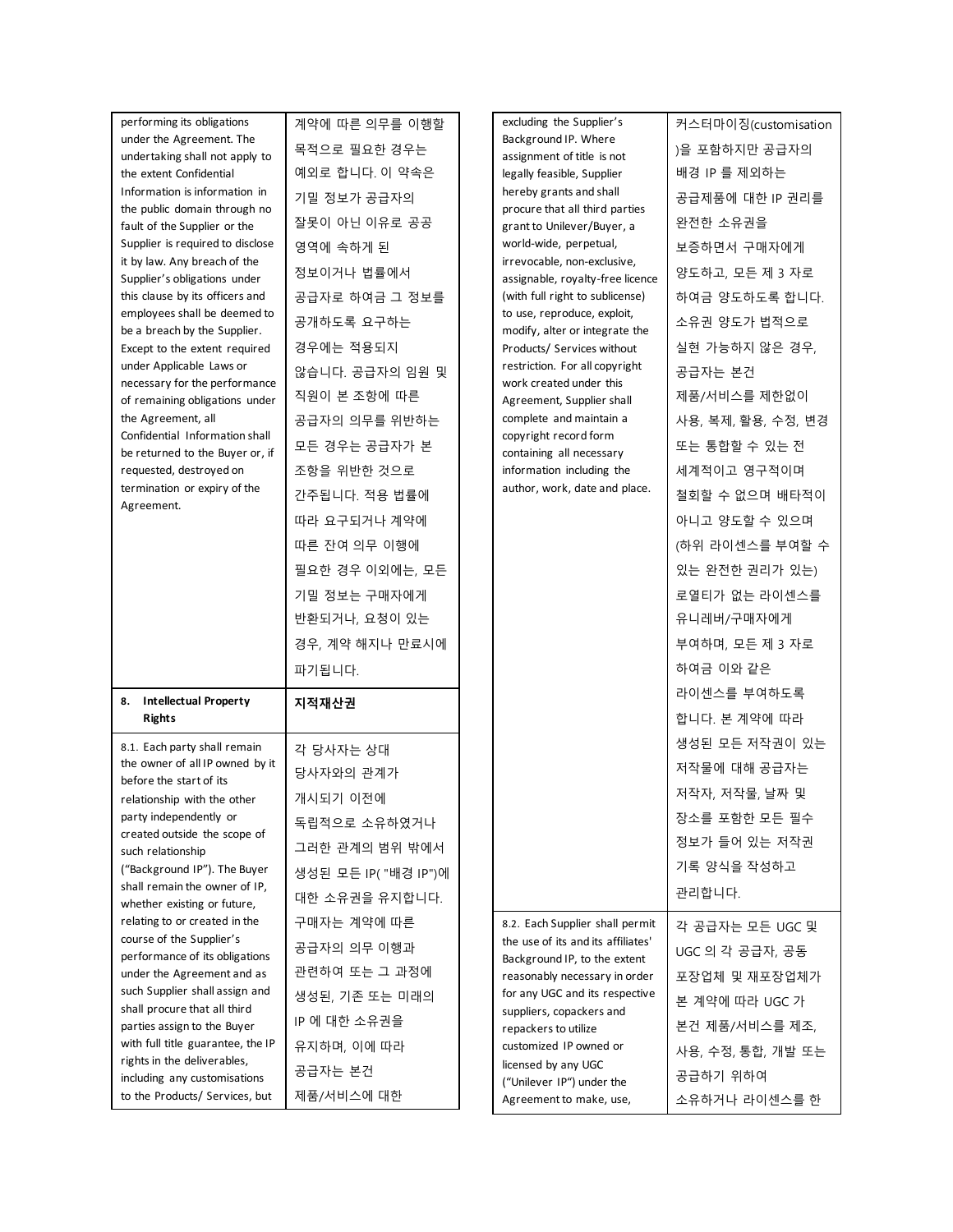| modify, incorporate, develop<br>or supply the Products/<br>Services.                                                                                                                                                                                                                                                                                                                                                                                                                                                                                                                                                                                                                                                                             | 맞춤형 IP("유니레버 IP")를<br>활용하는 데 합리적으로                                                                                                                                                                                                                                                                                                                                                                           | 9. Data Protection and<br>Privacy                                                                                                                                                                                                                                                                                                                                                                                                                                                                                                                                                                                                                                                                                                                                                                                                                                                                                                                                                                                                  | 데이터 보호 및<br>개인정보보호                                                                                                                                                                                                                                                                                                                                                                                                                                     |
|--------------------------------------------------------------------------------------------------------------------------------------------------------------------------------------------------------------------------------------------------------------------------------------------------------------------------------------------------------------------------------------------------------------------------------------------------------------------------------------------------------------------------------------------------------------------------------------------------------------------------------------------------------------------------------------------------------------------------------------------------|--------------------------------------------------------------------------------------------------------------------------------------------------------------------------------------------------------------------------------------------------------------------------------------------------------------------------------------------------------------------------------------------------------------|------------------------------------------------------------------------------------------------------------------------------------------------------------------------------------------------------------------------------------------------------------------------------------------------------------------------------------------------------------------------------------------------------------------------------------------------------------------------------------------------------------------------------------------------------------------------------------------------------------------------------------------------------------------------------------------------------------------------------------------------------------------------------------------------------------------------------------------------------------------------------------------------------------------------------------------------------------------------------------------------------------------------------------|--------------------------------------------------------------------------------------------------------------------------------------------------------------------------------------------------------------------------------------------------------------------------------------------------------------------------------------------------------------------------------------------------------------------------------------------------------|
| 8.3. The Supplier a) shall<br>supply all Products/ Services<br>that require Unilever IP<br>exclusively for each Buyer and<br>(b) shall not and shall procure<br>that its affiliates do not supply<br>such Products/ Services or any<br>components that contain<br>Unilever IP (or any products<br>which embody any Unilever<br>IP) to, or permit them to be<br>provided, distributed or sold,<br>directly or indirectly, to any<br>person other than a UGC or a<br>third party nominated by a<br>UGC, including co-<br>manufacturers, copackers and<br>repackers ("Third Party") No<br>Supplier shall sell, market or<br>distribute any lookalikes,<br>counterfeit, defective or<br>surplus products containing or<br>embodying any Unilever IP. | 필요한 범위 내에서 공급자<br>및 공급자의 계열사의 배경<br>IP 사용을 허용합니다.<br>공급자는 a) 유니레버 IP 가<br>필요한 모든 본건<br>제품/서비스를 각<br>구매자에게 독점적으로<br>공급하며 b) 해당 본건<br>제품/서비스 또는 유니레버<br>IP 를 포함하는 구성품(또는<br>유니레버 IP 를 구현하는<br>모든 제품)을 UGC 또는<br>UGC 가 지명한 제 3 자를<br>제외한 어떠한 자(공동<br>제조업체, 공동 포장업체 및<br>재포장업체를<br>포함함)("제 3 자")에게도<br>공급하거나 직간접적으로<br>판매하지 않으며 그<br>계열사도 이와 같이<br>공급하거나 직간접적으로<br>판매하지 않도록 합니다.<br>공급자는 유니레버 IP 를<br>포함하거나 구현하는 | 9.1. The definitions below will<br>have the following meaning:<br>"Controller", "Personal Data<br>Breach" "Data Subject",<br>"Personal Data" "Processing"<br>(including the derivatives<br>"Processed" and "Process")<br>and "Processor", have the<br>meanings given in the GDPR<br>or, where relevant, the<br>meaning of the essentially<br>equivalent terms in other<br>applicable Data Protection<br>Laws;<br>"Data Protection Laws" means<br>any applicable law relating to<br>the Processing, privacy, and<br>use of Personal Data including:<br>(i) European Parliament<br>Regulation (EU) 2016/679 (the<br>" <b>GDPR</b> "); (ii) any<br>corresponding national laws or<br>regulations; (iii) the California<br>Consumer Privacy Act, Cal. Civ.<br>Code §§ 1798.100 et seq (the<br>" $CCPA"$ ); and (iv)<br>corresponding guidance,<br>codes or certification<br>mechanisms of the relevant<br>regulatory authority regarding<br>such laws; "including",<br>"includes" means<br>"including/includes without<br>limitation"; | 9.1. 래 정의는 다음과 같은<br>의미를 갖습니다.<br>"관리자", "개인 데이터 위반"<br>"데이터 주체", "개인 데이터"<br>"처리"("처리 된"및<br>"처리"파생물 포함) 및<br>"처리자"는 GDPR 에 지정된<br>의미를 갖거나 관련되는<br>경우, 기타 적용 가능한<br>데이터 보호법에서<br>본질적으로 동등한 용어의<br>의미<br>"데이터 보호법"은 다음을<br>포함하여 개인 정보의 처리,<br>개인 정보 보호 및 사용과<br>관련된 모든 관련 법률을<br>의미합니다. (i) 유럽 의회<br>규정 (EU) 2016/679 ( "GDPR");<br>(ii) 해당 국가 법률 또는 규정;<br>(iii) 캘리포니아 소비자 개인<br>정보 보호법, Cal. 문명. 코드<br>§§ 1798.100 이하 ("CCPA");<br>(iv) 해당 법률에 관한 관련 |
|                                                                                                                                                                                                                                                                                                                                                                                                                                                                                                                                                                                                                                                                                                                                                  | 유사품, 모조품, 하자 있는<br>제품 또는 잉여 제품을<br>판매, 마케팅 또는 유통하지<br>않습니다.                                                                                                                                                                                                                                                                                                                                                  | "UPD" means Personal Data<br>provided or made available to<br>Supplier by (or collected or<br>created for) UGC or a Buyer in<br>connection with this<br>Agreement.                                                                                                                                                                                                                                                                                                                                                                                                                                                                                                                                                                                                                                                                                                                                                                                                                                                                 | 규제 기관의 해당 지침, 코드<br>또는 인증 메커니즘<br>"포함하다", "포함하다"는<br>"포함 / 포함한다"를<br>의미합니다.                                                                                                                                                                                                                                                                                                                                                                            |
| 8.4. The Supplier shall ensure<br>all defective, obsolete or<br>excess materials containing<br>Unilever IP are rendered<br>unsuitable for usage. The<br>Supplier shall provide<br>evidence of compliance with<br>this provision to Buyer when                                                                                                                                                                                                                                                                                                                                                                                                                                                                                                    | 공급자는 유니레버 IP 가<br>포함되어 있는 하자가<br>있거나 상품성이 없거나<br>과잉 공급된 모든 자재가<br>사용할 수 없도록 되도록<br>보장합니다. 공급자는                                                                                                                                                                                                                                                                                                               |                                                                                                                                                                                                                                                                                                                                                                                                                                                                                                                                                                                                                                                                                                                                                                                                                                                                                                                                                                                                                                    | "UPD"는 본 계약과 관련하여<br>UGC 또는 구매자가<br>공급자에게 제공하거나 제공<br>한 (또는 수집하거나 생성 한)<br>개인 데이터를 의미합니다.                                                                                                                                                                                                                                                                                                                                                              |
| required.                                                                                                                                                                                                                                                                                                                                                                                                                                                                                                                                                                                                                                                                                                                                        | 요구된 경우 구매자에게 본<br>조항을 준수한다는<br>증빙자료를 제공합니다.                                                                                                                                                                                                                                                                                                                                                                  | 9.2. Reference to laws<br>includes subordinate<br>legislation and means that law<br>as amended or re-enacted<br>from time to time.                                                                                                                                                                                                                                                                                                                                                                                                                                                                                                                                                                                                                                                                                                                                                                                                                                                                                                 | 9.2. 법률에 대한 언급은 하위<br>법률을 포함하며 수시로<br>개정되거나 재 제정되는                                                                                                                                                                                                                                                                                                                                                                                                     |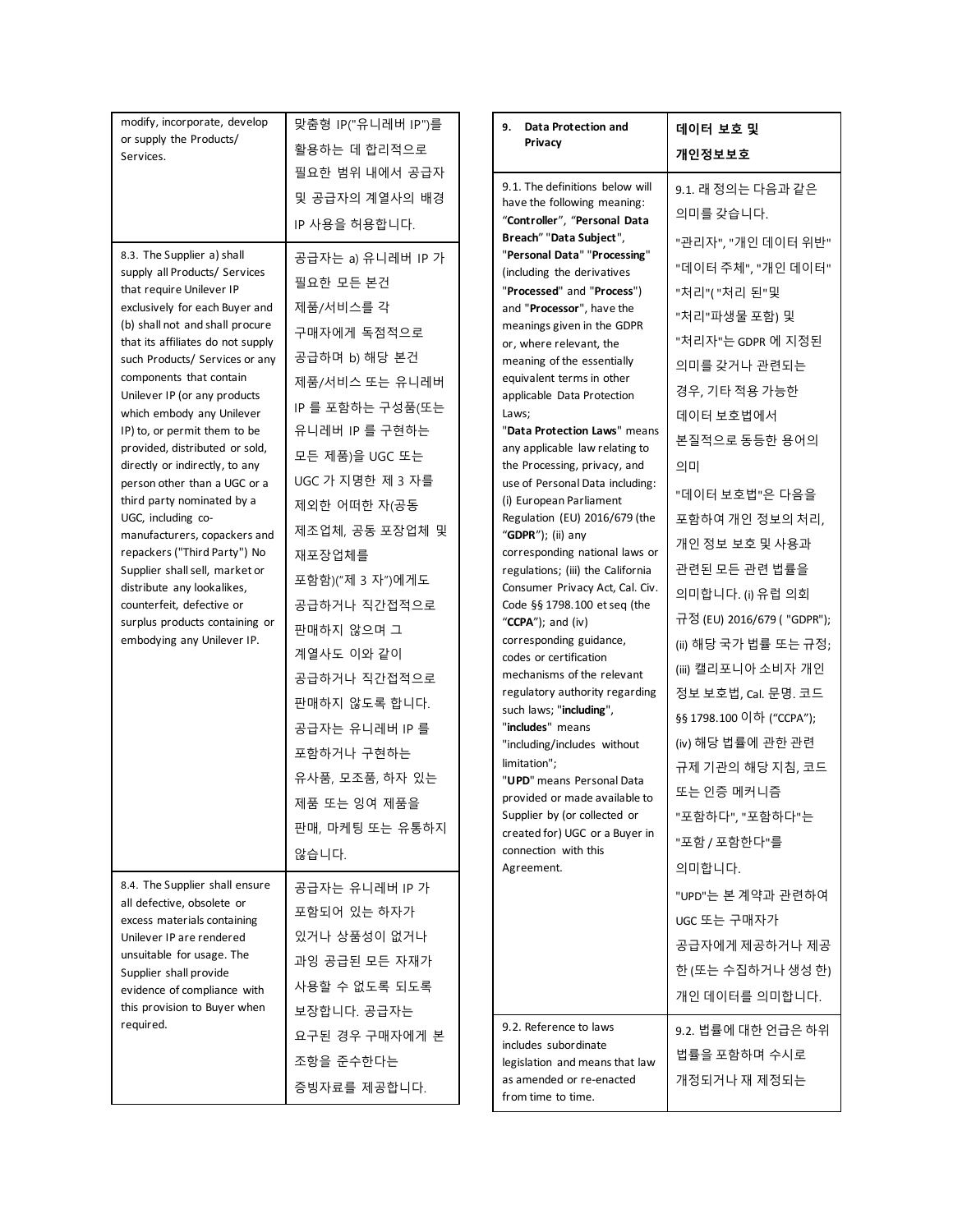|                                                                                     | 법률을 의미합니다.           |  | agreed in writing by the                                                                                                                                                                                                 | 측면에서 별도의            |
|-------------------------------------------------------------------------------------|----------------------|--|--------------------------------------------------------------------------------------------------------------------------------------------------------------------------------------------------------------------------|---------------------|
| 9.3. A reference to UGC in this                                                     | 9.3. 이 조항에서 UGC 에 대한 |  | parties.                                                                                                                                                                                                                 | 컨트롤러로서 서비스를 제공      |
| clause means UGC or the                                                             | 언급은 특정 처리에 대한        |  |                                                                                                                                                                                                                          | 할 목적으로 UPD 를 처리 할   |
| Buyer that is the Controller of<br>관련 개인 데이터의 관리자<br>the relevant Personal Data for |                      |  | 수도 있습니다.                                                                                                                                                                                                                 |                     |
| the particular Processing.                                                          |                      |  | 9.6. The Supplier will only                                                                                                                                                                                              |                     |
|                                                                                     | 인 UGC 또는 구매자를        |  | Process UPD in accordance                                                                                                                                                                                                | 9.6. 공급 업체는 UGC 에   |
|                                                                                     | 의미합니다.               |  | with this Agreement as                                                                                                                                                                                                   | 서비스를 제공하는 데         |
| 9.4. For the Services, the                                                          | 9.4. 서비스의 경우 공급      |  | necessary to provide the<br>Services to UGC.                                                                                                                                                                             | 필요한 경우에만 본 계약에      |
| Supplier is a Processor acting<br>only on UGC's documented                          | 업체는 UGC 의 문서화 된      |  |                                                                                                                                                                                                                          | 따라 UPD 를 처리합니다.     |
| instructions. The context for                                                       | 지침에 따라서 만 행동하는       |  | 9.7. The Supplier shall: (i)                                                                                                                                                                                             | 9.7. 공급 업체는 (i) 해당  |
| and purposes of Processing                                                          | 프로세서입니다. UPD 처리의     |  | comply with and Process all                                                                                                                                                                                              | 데이터 보호법에 따라 모든      |
| UPD is the Supplier's provision<br>of the Services under this                       | 맥락과 목적은 본 계약에        |  | UPD in accordance with<br>applicable Data Protection                                                                                                                                                                     | UPD 를 준수하고          |
| Agreement. It will include all                                                      | 따른 공급 업체의 서비스        |  | Laws; (ii) co-operate and assist                                                                                                                                                                                         | 처리해야합니다. (ii) 데이터   |
| Processing activities required                                                      | 제공입니다. 여기에는          |  | UGC with any data protection                                                                                                                                                                                             | 보호 영향 평가 및 규제 기관    |
| to perform the Services, will<br>relate to various categories of                    | 서비스를 수행하는 데          |  | impact assessments and<br>consultations with (or                                                                                                                                                                         | 또는 감독 기관의 질문 또는     |
| Personal Data (which may                                                            | 필요한 모든 처리 활동이        |  | notifications to) or responding                                                                                                                                                                                          | 조사와의 협의 (또는 통지)에    |
| include personal and contact                                                        |                      |  | to questions from or<br>investigations by regulators or                                                                                                                                                                  |                     |
| details, employment<br>information, marketing                                       | 포함되며 다양한 범주의         |  | supervisory authorities; and                                                                                                                                                                                             | UGC 를 협력하고          |
| information, financial or                                                           | 개인 데이터 (개인 및 연락처     |  | (iii) promptly inform UGC if                                                                                                                                                                                             | 지원합니다. (iii) 지침이    |
| payment details) and will                                                           | 세부 정보, 고용 정보, 마케팅    |  | any of its instructions infringe<br>Data Protection Laws.                                                                                                                                                                | 데이터 보호법을 위반하는       |
| affect Data Subjects (which<br>may include UGC employees                            | 정보, 재무 또는 지불 세부      |  |                                                                                                                                                                                                                          | 경우 UGC 에 즉시 알립니다.   |
| and staff, customer and                                                             | 정보를 포함 할 수 있음)와      |  | 9.8. Where the CCPA applies,<br>the Parties acknowledge and<br>agree that (a) the Supplier<br>shall act as a "Service<br>Provider," as such term is<br>defined in the CCPA, and shall<br>collect, access, maintain, use, | 9.8. CCPA 가 적용되는 경우 |
| clients), as more particularly<br>recorded by the parties. No                       | 관련되며 데이터 주체          |  |                                                                                                                                                                                                                          | 양 당사자는 (a) 공급 업체가   |
| special categories of Personal                                                      | (UGC 를 포함 할 수 있음)에   |  |                                                                                                                                                                                                                          | CCPA 에 정의 된 "서비스    |
| Data will be Processed without                                                      | 영향을 미칠 것입니다. 직원      |  |                                                                                                                                                                                                                          | 제공 업체"의 역할을하며,      |
| UGC's prior written approval.<br>UPD shall be Processed for the                     | 및 직원, 고객 및 고객), 특히   |  |                                                                                                                                                                                                                          | 다음 목적으로 만 UPD 를     |
| Agreement duration and                                                              | 당사자에 의해 기록됩니다.       |  | process and transfer UPD                                                                                                                                                                                                 | 수집, 액세스, 유지, 사용,    |
| following termination or<br>expiry as required to comply                            | UGC 의 사전 서면 승인       |  | solely for the purpose of<br>performing the Supplier's                                                                                                                                                                   | 처리 및 이전해야 함을        |
| with the deletion/return                                                            | 없이는 특별한 범주의 개인       |  | obligations under this                                                                                                                                                                                                   | 인정하고 동의합니다.         |
| obligations below.                                                                  | 데이터가 처리되지            |  | Agreement for or on behalf of                                                                                                                                                                                            | 회사를 위해 또는 회사를       |
|                                                                                     | 않습니다. UPD 는 계약 기간    |  | Company and for no<br>commercial purpose other                                                                                                                                                                           | 대신하여 본 계약에 따른       |
|                                                                                     | 동안 아래의 삭제 / 반품       |  | than the performance of such                                                                                                                                                                                             | 공급 업체의 의무를 수행 할     |
|                                                                                     | 의무를 준수하기 위해          |  | obligations; (b)the Supplier                                                                                                                                                                                             | 목적 및 그러한 의무를        |
|                                                                                     | 필요한 해지 또는 만료 후에      |  | shall not sell, disclose, release,<br>transfer, make available or                                                                                                                                                        | 수행하는 것 이외의 상업적      |
|                                                                                     | 처리됩니다.               |  | otherwise communicate any                                                                                                                                                                                                | 목적이 아닌 경우 (b) 공급    |
| 9.5. The parties may,                                                               |                      |  | UPD to any third party without                                                                                                                                                                                           | 업체는 UGC 의 사전 서면     |
| individually as separate                                                            | 9.5. 당사자는 개별적으로      |  | the prior written consent of<br>UGC, other than disclosures (i)                                                                                                                                                          |                     |
| Controllers, need to Process                                                        | 별도의 컨트롤러로서 서로        |  | to a sub-contractor for a                                                                                                                                                                                                | 동의없이 제 3 자에게 UPD 를  |
| Personal Data of each other's<br>representatives. The Supplier                      | 대표자의 개인 데이터를         |  | business purpose pursuant to                                                                                                                                                                                             | 판매, 공개, 공개, 양도,     |
| may also Process UPD for the                                                        | 처리해야 할 수 있습니다.       |  | a written agreement to<br>protect UPD in the same                                                                                                                                                                        | 제공하거나 달리 전달해서는      |
| purposes of providing the                                                           | 공급 업체는 당사자가          |  | manner as provided herein, (ii)                                                                                                                                                                                          | 안됩니다. 여기에 제공된       |
| Services as a separate<br>Controller in some respects, as                           | 서면으로 동의 한대로 일부       |  | to a third party as necessary to                                                                                                                                                                                         | 것과 동일한 방식으로         |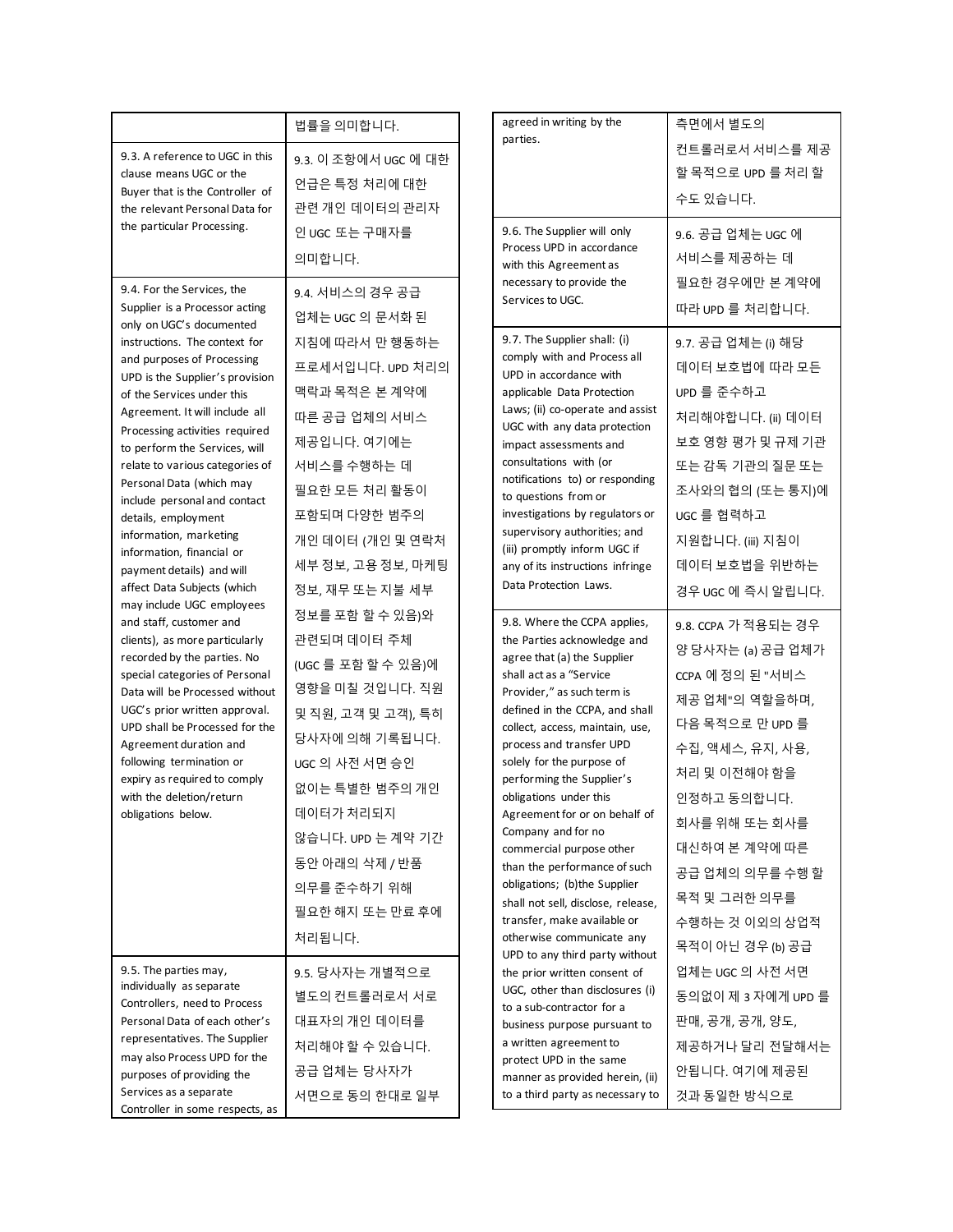| comply with applicable laws,<br>or (iii) as otherwise permitted<br>by the CCPA.                                                                                                                                                                                                                                                    | UPD 를 보호하기위한 서면<br>계약, (ii) 관련 법률을<br>준수하기 위해 필요한 경우<br>제 3 자 또는 (iii) CCPA 에서                                                                         | Personal Data Breach, which<br>shall at all times satisfy, at a<br>minimum, the standards<br>required by Data Protection<br>Laws.                                                                                                                                                                                                                                                                                                        | 구현했으며 유지해야하며,<br>이는 항상 최소한 데이터<br>보호법에서 요구하는 표준을<br>충족해야합니다.                                                                                                                    |
|------------------------------------------------------------------------------------------------------------------------------------------------------------------------------------------------------------------------------------------------------------------------------------------------------------------------------------|--------------------------------------------------------------------------------------------------------------------------------------------------------|------------------------------------------------------------------------------------------------------------------------------------------------------------------------------------------------------------------------------------------------------------------------------------------------------------------------------------------------------------------------------------------------------------------------------------------|---------------------------------------------------------------------------------------------------------------------------------------------------------------------------------|
| 9.9. The Supplier shall ensure<br>that its personnel are subject<br>to an appropriate contractual<br>or statutory duty of<br>confidentiality in relation to<br>the UPD.                                                                                                                                                            | 달리 허용하는 경우.<br>9.9. 공급 업체는 직원이<br>UPD 와 관련하여 적절한<br>계약 상 또는 법적 기밀<br>의무의 적용을<br>받도록해야합니다.                                                              | 9.13. If the Supplier becomes<br>aware of any Personal Data<br>Breach, it shall without undue<br>delay (and in any event within<br>24 hours) notify UGC,<br>investigate the Personal Data<br>Breach, remediate/mitigate<br>any damage and prevent re-<br>occurrence (providing UGC                                                                                                                                                       | 9.13. 공급 업체가 개인 정보<br>침해 사실을 알게되면<br>부당한 지체없이 (그리고<br>어떠한 경우에도 24 시간<br>이내) UGC 에 통지하고, 개인<br>정보 침해를 조사하고,                                                                      |
| 9.10. Supplier personnel shall<br>cease Processing UPD when it<br>is no longer necessary to do so<br>to provide the Services or<br>earlier within 15 business days<br>of UGC's instruction to do so<br>unless it is subject to a legal<br>obligation to retain the UPD.                                                            | 9.10. 공급 업체 직원은<br>서비스를 제공하기 위해 더<br>이상 필요하지 않은 경우<br>또는 UPD 를 유지해야하는<br>법적 의무가없는 한 UGC 의<br>지시 후 영업일 기준 15 일                                          | with detailed related<br>information throughout), and<br>cooperate in informing the<br>relevant supervisory<br>authorities or affected Data<br>Subjects.                                                                                                                                                                                                                                                                                 | 손상을 수정 / 완화하고,<br>재발을 방지해야합니다<br>(UCC 에 자세한 관련 관련<br>감독 기관 또는 영향을받는<br>데이터 주체에게 알리는 데<br>협력합니다.                                                                                 |
| At UGC's option, the Supplier<br>shall securely delete or return<br>that data and shall certify to<br>UGC in writing that it<br>(including its group<br>companies) and each<br>subcontractor has done so.                                                                                                                          | 이내에 UPD 처리를<br>중단해야합니다. UGC 의<br>선택에 따라 공급 업체는<br>해당 데이터를 안전하게<br>삭제하거나 반환해야하며<br>해당 데이터 (그룹 회사<br>포함)와 각 하도급<br>업체가이를 수행했음을<br>서면으로 UGC 에<br>증명해야합니다. | 9.14. The Supplier may<br>appoint sub-processors or<br>allow its group companies to<br>Process UPD. The Supplier<br>shall notify UGC before the<br>appointment of a new or<br>replacement sub-processor<br>and shall provide UGC with a<br>reasonable period of time to<br>object to the appointment or<br>replacement of any such sub-<br>processor. The Supplier shall<br>use its reasonable endeavours<br>to respond to any objection | 9.14. 공급 업체는 하위<br>프로세서를 지정하거나 그룹<br>회사가 UPD 를 처리하도록<br>허용할 수 있습니다. 공급<br>업체는 신규 또는 교체 하위<br>프로세서를 지정하기 전에<br>UGC 에이를 통지하고 해당<br>하위 프로세서의 지정 또는<br>교체에 이의를 제기 할<br>수있는 합리적인 기간을 |
| 9.11. If the Supplier receives<br>any complaints, claims or<br>requests in relation to<br>Processing of UPD (particularly<br>those relating to the exercise<br>of Data Subject rights), it shall,<br>without undue delay, forward<br>such to UGC and cooperate<br>and assist UGC with<br>responding to such as directed<br>by UGC. | 9.11. 공급 업체가 UPD 처리<br>(특히 데이터 주체 권리<br>행사와 관련된 사항)와<br>관련하여 불만, 청구 또는<br>요청을 수신하는 경우,<br>지체없이이를 UGC 에<br>전달하고 UGC 가 다음에<br>대응하도록 협조하고                 | raised by UGC including, if<br>UGC's objection cannot be<br>adequately addressed, the<br>appointment of an alternative<br>sub-processor.                                                                                                                                                                                                                                                                                                 | UGC 에 제공해야합니다.<br>공급 업체는 UGC 의 이의를<br>적절하게 해결할 수없는<br>경우 대체 재 처리자 임명을<br>포함하여 UGC 가 제기 한<br>이의에 대응하기 위해<br>합당한 노력을<br>기울여야합니다.                                                  |
| 9.12. The Supplier warrants it<br>has implemented and shall<br>maintain appropriate technical<br>and organisational measures<br>to protect UPD against a                                                                                                                                                                           | 지원해야합니다. UGC 감독.<br>9.12. 공급 업체는 개인<br>데이터 침해로부터 UPD 를<br>보호하기 위해 적절한<br>기술적 및 조직적 조치를                                                                 | 9.15. Supplier shall ensure<br>subcontractors are<br>contractually bound to the<br>same obligations as contained<br>in this Agreement and shall<br>remain fully liable to UGC for a<br>subcontractor's performance,                                                                                                                                                                                                                      | 9.15. 공급 업체는 하청<br>업체가 계약 상 본 계약에<br>포함 된 것과 동일한 의무에<br>구속되도록해야하며 하청<br>업체의 수행 및 개인 데이터                                                                                         |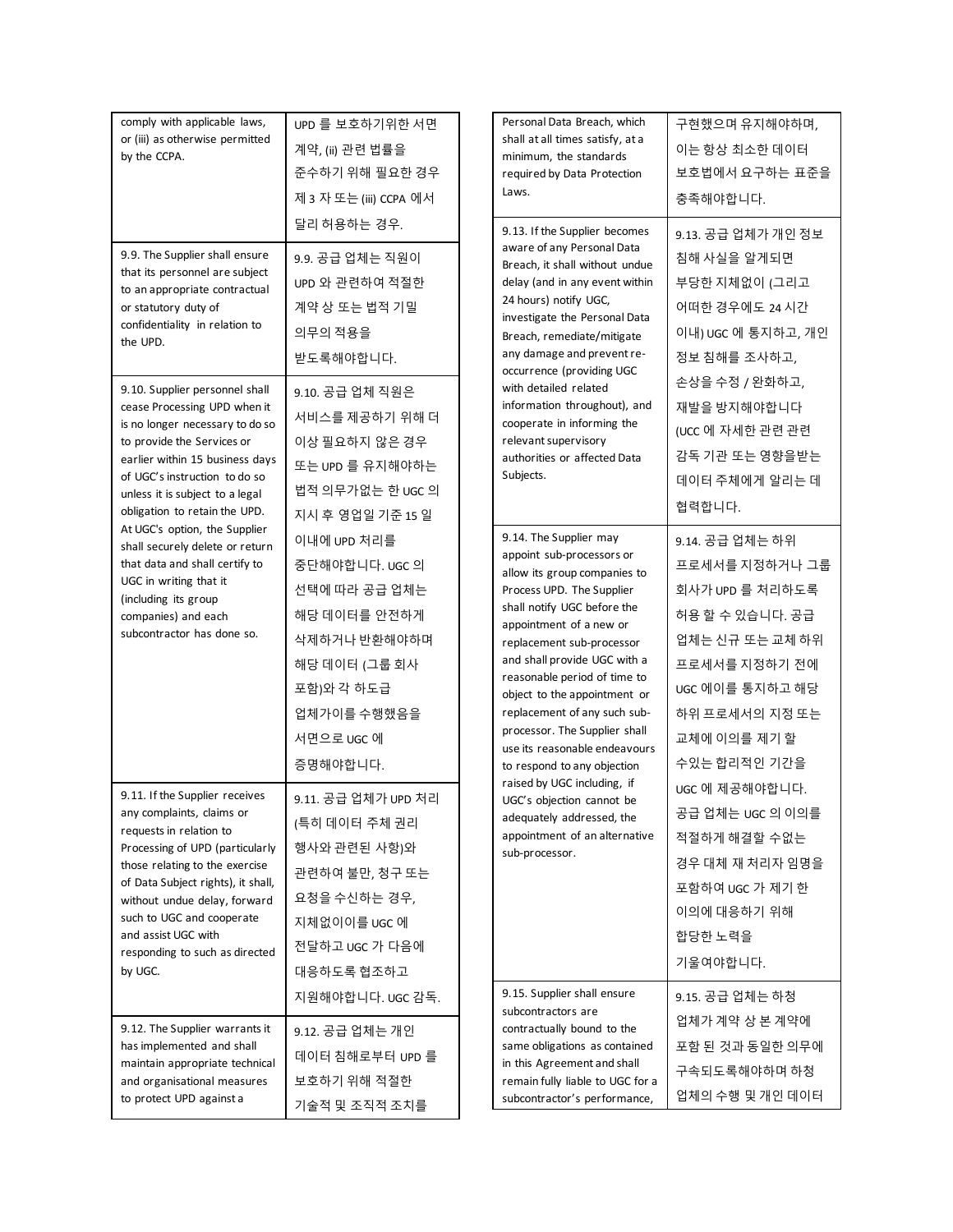| as well as for any of its acts or<br>omissions relating to its                                                                                                                                                                                                                                                                 | 처리와 관련된 모든 행위                                                                                                                                     |                                                                                                                                                                                                                                                                                                                                                                 | 허용합니다.                                                                                                                                 |
|--------------------------------------------------------------------------------------------------------------------------------------------------------------------------------------------------------------------------------------------------------------------------------------------------------------------------------|---------------------------------------------------------------------------------------------------------------------------------------------------|-----------------------------------------------------------------------------------------------------------------------------------------------------------------------------------------------------------------------------------------------------------------------------------------------------------------------------------------------------------------|----------------------------------------------------------------------------------------------------------------------------------------|
| Processing of Personal Data.                                                                                                                                                                                                                                                                                                   | 또는 누락에 대해 UGC 에<br>전적으로 책임을<br>져야합니다.                                                                                                             | 10.2. The Supplier shall<br>reliably back up all personal?<br>data provided, used or<br>generated in connection with                                                                                                                                                                                                                                            | 공급자는 본건<br>10.2.<br>제품/서비스와 관련하여<br>제공, 사용 또는 생성된                                                                                      |
| 9.16. The Supplier (or any<br>subcontractor) shall only<br>transfer UPD from the UK/EEA<br>to a country outside the EEA<br>or an international<br>organisation where such<br>transfer has been approved in<br>writing by UGC, is subject to<br>appropriate safeguards, and<br>otherwise complies with Data<br>Protection Laws. | 9.16. 공급 업체 (또는 모든<br>하도급 업체)는 UPD 를 UK /<br>EEA 에서 EEA 외부 국가 또는<br>UGC 의 서면 승인을받은<br>국제기구로만 이전해야하며,<br>적절한 보호 조치가<br>적용되며, 기타 데이터<br>보호법을 준수합니다. | the Products/Services (with<br>respect to electronic data, in<br>encrypted form of no less than<br>256 bit key strength) and shall<br>otherwise establish and<br>maintain adequate<br>organisational and technical<br>safeguards against the<br>destruction, theft, use,<br>disclosure or loss of such data<br>in the possession or control of<br>the Supplier. | 모든 개인 정보를 (전자<br>정보와 관련하여 256 비트<br>키 강도 이상의 암호화된<br>형태로) 신뢰할 수 있게<br>백업하며 나아가 공급자가<br>보유하거나 통제하는<br>이러한 데이터의 파기, 도난,<br>사용, 공개 또는 손실을 |
| 9.17. The Supplier shall<br>maintain complete and<br>accurate records and<br>information to demonstrate                                                                                                                                                                                                                        | 9.17. 공급 업체는이 9 항<br>(요청시 UGC 에 즉시 제공)<br>준수를 입증하기 위해                                                                                             |                                                                                                                                                                                                                                                                                                                                                                 | 방지할 적절한 조직적,<br>기술적 보호 장치를<br>확립하여 유지합니다.                                                                                              |
| its compliance with this clause<br>9 (promptly providing these to<br>UGC on request) and allow for<br>audits by UGC or its<br>designated representatives.                                                                                                                                                                      | 완전하고 정확한 기록 및<br>정보를 유지하고 UGC 또는<br>지정된 대리인의 감사를<br>허용해야합니다.                                                                                      | 10.3. The Supplier must<br>manage the security of their<br>systems with respect to<br>identifying and resolving<br>security weaknesses and<br>limiting access to                                                                                                                                                                                                | 10.3. 공급 업체는 보안<br>취약점을 식별 및 해결하고<br>자체 시스템 또는 데이터에<br>대한 액세스를 승인 된                                                                    |
|                                                                                                                                                                                                                                                                                                                                |                                                                                                                                                   |                                                                                                                                                                                                                                                                                                                                                                 |                                                                                                                                        |
| 10. Records, Business<br>Continuity                                                                                                                                                                                                                                                                                            | 10. 기록, 업무 연속성,                                                                                                                                   | systems/data to authorised<br>individuals.                                                                                                                                                                                                                                                                                                                      | 개인으로 만 제한하도록<br>자체 시스템의 보안을                                                                                                            |
| 10.1. The Supplier shall keep<br>appropriate records (including<br>in respect of ingredients,                                                                                                                                                                                                                                  | 10.1. 공급자는 (제품의<br>성분, 구성품 및 품질                                                                                                                   | 11. Term and Termination                                                                                                                                                                                                                                                                                                                                        | 관리해야합니다.<br>11. 기간 및 해지                                                                                                                |
| components and quality<br>control of Products) for no less<br>than: 5 years; or 7 years for<br>financial information. The<br>Supplier shall at all times upon<br>reasonable notice, allow the<br>Buyer to enter, access, inspect<br>and audit (i) all information,                                                             | 관리와 관련된 기록도 포함)<br>다음과 같은 기간 이상의<br>기간 동안 적절한 기록을<br>유지합니다: 5 년; 또는<br>재무 정보의 경우 7 년.<br>공급자는 합리적인 통지를                                            | 11.1. The Agreement shall<br>apply until the expiry or<br>termination of all relevant<br>periods or fulfilment of<br>relevant volumes specified in<br>any part of the Agreement.                                                                                                                                                                                | 11.1. 본 계약은 모든 관련<br>기간이 만료되거나 해지될<br>때까지 또는 계약의 여하한<br>부분에 명시된 관련 수량이<br>이행될 때까지 적용됩니다.                                               |
| documentation and records<br>related to the Products/<br>Services, and (ii) the location,<br>equipment, stocks, methods<br>used and performance by the<br>Supplier in the preparation,<br>manufacture, packaging,<br>storage, handling and supply                                                                              | 받으면 항상 (i) 본건<br>제품/서비스와 관련된 모든<br>정보, 문서 및 기록 및 (ii)<br>공급자가 본건<br>제품/서비스를 준비, 제조,                                                               | 11.2. The Agreement may be<br>terminated earlier in whole or<br>part by the Buyer without any<br>penalty or further obligation<br>or liability:                                                                                                                                                                                                                 | 11.2. 본 계약은 구매자가<br>위약금이나 추가 의무나<br>채무를 부담함이 없이 전부<br>또는 일부를 다음과 같이<br>조기에 해지할 수 있습니다:                                                 |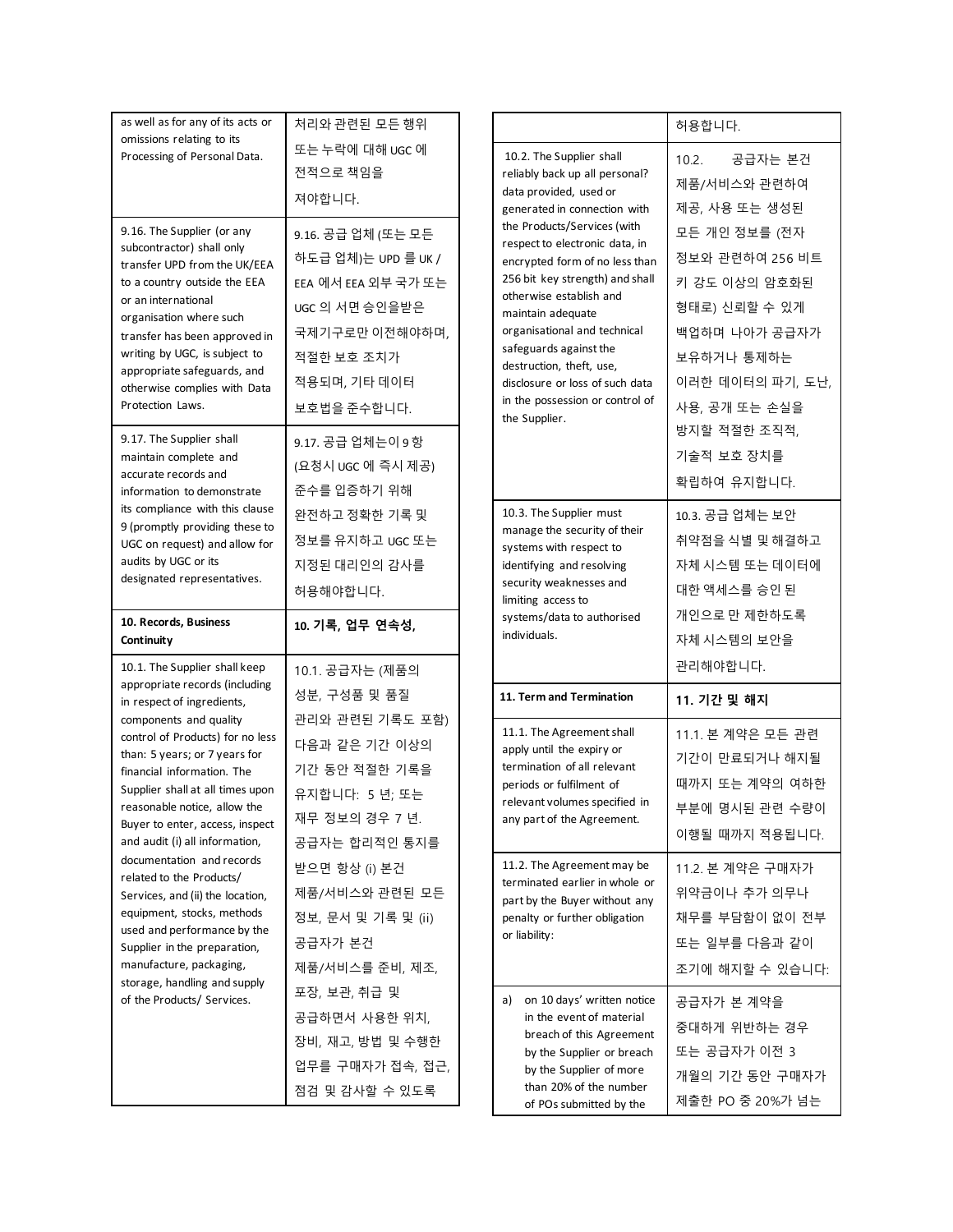| b) | Buyer in any preceding 3<br>month period;<br>on no less than 7 days'<br>written notice where<br>there is material or<br>deliberate or persistent<br>non-compliance with<br>clause 6.1;                                                                                                                                                                                                         | PO 를 위반한 경우, 10 일의<br>사전 서면 통지를 통하여;<br>6.1 항에 대한 중대하거나<br>고의적이거나 지속적인<br>위반이 존재하는 경우,<br>최소한 7 일의 사전 서면<br>통지를 통하여;                                                                                                               |  | 11.4. Expiry or termination of<br>the Agreement (in whole or<br>part) shall not affect clauses<br>1.4, 3.3, 3.4, 3.5, 3.6, 5, 7, 8,<br>9.1, 10.4, 11, 12 Annex A 2 or<br>any clause expressed or<br>designed to survive expiry or<br>termination.<br>12. Miscellaneous                                                                                                                                                                                                                                    |  |
|----|------------------------------------------------------------------------------------------------------------------------------------------------------------------------------------------------------------------------------------------------------------------------------------------------------------------------------------------------------------------------------------------------|------------------------------------------------------------------------------------------------------------------------------------------------------------------------------------------------------------------------------------|--|-----------------------------------------------------------------------------------------------------------------------------------------------------------------------------------------------------------------------------------------------------------------------------------------------------------------------------------------------------------------------------------------------------------------------------------------------------------------------------------------------------------|--|
| c) | on giving notice in the<br>event of a Force Majeure<br>Event affecting the<br>Supplier which continues<br>for more than 10 days;                                                                                                                                                                                                                                                               | 10 일 이상 지속되며<br>공급자에게 영향을 미치는<br>불가항력 상황이 발생하는<br>경우, 통지를 통하여;                                                                                                                                                                     |  |                                                                                                                                                                                                                                                                                                                                                                                                                                                                                                           |  |
| d) | for convenience on 30<br>days' written notice<br>(subject to mandatory<br>local laws requiring a<br>longer notice period); or                                                                                                                                                                                                                                                                  | 편의적인 해지의 경우 30<br>일의 사전 서면 통지를<br>통하여(의무적인 현지<br>법률에 따라 더 긴 통지<br>기간이 필요하면, 이에<br>따름); 또는                                                                                                                                          |  | 12.1. References to "Unilever"<br>or "Unilever group" mean<br>Unilever PLC and any company<br>or partnership from time to<br>time in which Unilever PLC<br>directly or indirectly owns or<br>controls the voting rights<br>attached to more than 50% of<br>the issued ordinary share                                                                                                                                                                                                                      |  |
| e) | immediately or at a later<br>specified date if the<br>Supplier becomes<br>insolvent or enters into<br>administration or is<br>unable to pay its debts as<br>they fall due or threatens<br>to do any of the foregoing<br>or the equivalent.                                                                                                                                                     | 공급자가 파산하거나 재산<br>관리 상태가 되거나<br>이행기가 도래한 채무를<br>지불할 수 없거나 이와<br>같거나 유사한 행위 또는<br>상황이 발생할 위험이 있는<br>경우.                                                                                                                              |  | capital, or controls directly or<br>indirectly the appointment of<br>a majority of the board.                                                                                                                                                                                                                                                                                                                                                                                                             |  |
|    | 11.3. Any individual PO under<br>this Agreement may be<br>terminated earlier by the<br>Supplier on giving 30 days'<br>notice where any invoiced and<br>undisputed sums due under<br>such PO, remain unpaid for a<br>period of 60 days after the<br>applicable due date provided<br>such notice states that a<br>failure to pay within 30 days<br>will result in the termination<br>of that PO. | 11.3. 본 계약에 따른 모든<br>개별 PO 는 해당 PO 에<br>따라 청구되었고 다툼이<br>없는 금액이 적용되는<br>이행기 이후 60 일의 기간<br>동안 미지급되는 경우,<br>공급자의 30 일의 사전<br>통지를 통하여 조기에<br>해지될 수 있습니다. 단,<br>그러한 통지에는 30 일<br>이내에 금액을 지급하지<br>않으면 해당 PO 가<br>해지된다는 점이<br>명시되어야 합니다. |  | 12.2. The Buyer may assign<br>the Agreement in part or in<br>full to another UGC or, in the<br>event of an acquisition of<br>Buyer's business to which the<br>Agreement relates, to the<br>purchaser of such business.<br>Otherwise, no party shall<br>without the prior written<br>consent of the other assign<br>(including by operation of law)<br>or otherwise dispose of the<br>Agreement in whole or part or<br>subcontract any duties or<br>obligations under the<br>Agreement to any third party. |  |

| . Expiry or termination of<br>Agreement (in whole or<br>shall not affect clauses<br>3.3, 3.4, 3.5, 3.6, 5, 7, 8,<br>10.4, 11, 12 Annex A 2 or<br>clause expressed or<br>gned to survive expiry or<br>ination.                                                                                                                                                                                                                           | 11.4. 계약의 (전부 또는<br>일부)의 만료나 해지는<br>1.4 항, 3.3 항, 3.4 항, 3.5 항,<br>3.6 항, 5 항, 7 항, 8 항,<br>9.1 항, 10.4 항, 11 항, 12 항,<br>부록 A 2 또는 계약 만료나<br>해지 후에도 존속하도록<br>명시되거나 설계된<br>조항에는 영향을 미치지<br>않습니다.                                                               |
|-----------------------------------------------------------------------------------------------------------------------------------------------------------------------------------------------------------------------------------------------------------------------------------------------------------------------------------------------------------------------------------------------------------------------------------------|----------------------------------------------------------------------------------------------------------------------------------------------------------------------------------------------------------------------------------------------------------------|
| 12. Miscellaneous                                                                                                                                                                                                                                                                                                                                                                                                                       | 12. 기타 조항                                                                                                                                                                                                                                                      |
| . References to "Unilever"<br>Jnilever group" mean<br>ever PLC and any company<br>artnership from time to<br>in which Unilever PLC<br>ctly or indirectly owns or<br>rols the voting rights<br>ched to more than 50% of<br>ssued ordinary share<br>al, or controls directly or:<br>ectly the appointment of<br>ijority of the board.                                                                                                     | 12.1. "유니레버" 또는<br>"유니레버 그룹"에 대한<br>언급은 Unilever PLC 및<br>이들 회사가 각자 혹은 모두<br>발행된 보통주 자본의 50 %<br>이상에 부착된 의결권을<br>직간접적으로 소유 또는<br>통제하거나 이사회의<br>과반수 임명을<br>직간접적으로 통제하는<br>회사 또는 파트너십(수시로<br>변경될 수 있음)을<br>의미합니다.                                                |
| . The Buyer may assign<br>Agreement in part or in<br>o another UGC or, in the<br>nt of an acquisition of<br>er's business to which the<br>ement relates, to the<br>haser of such business.<br>erwise, no party shall<br>out the prior written<br>ent of the other assign<br>uding by operation of law)<br>herwise dispose of the<br>ement in whole or part or<br>ontract any duties or<br>ations under the<br>ement to any third party. | 12.2. 구매자는 본 계약의<br>일부 또는 전부를 다른<br>UGC 에게 양도하거나, 본<br>계약과 관련된 구매자의<br>사업을 취득하는 경우에는,<br>해당 사업의 구매자에게<br>양도할 수 있습니다. 그<br>외의 경우에는, 어느<br>당사자도 (법률의 작동에<br>따른 경우를 포함하여)<br>상대방의 사전 서면 동의<br>없이 본 계약의 전부 또는<br>일부를 제 3 자에게 양도<br>기타 방법으로 처분하거나<br>본 계약에 따른 책임 또는 |

┑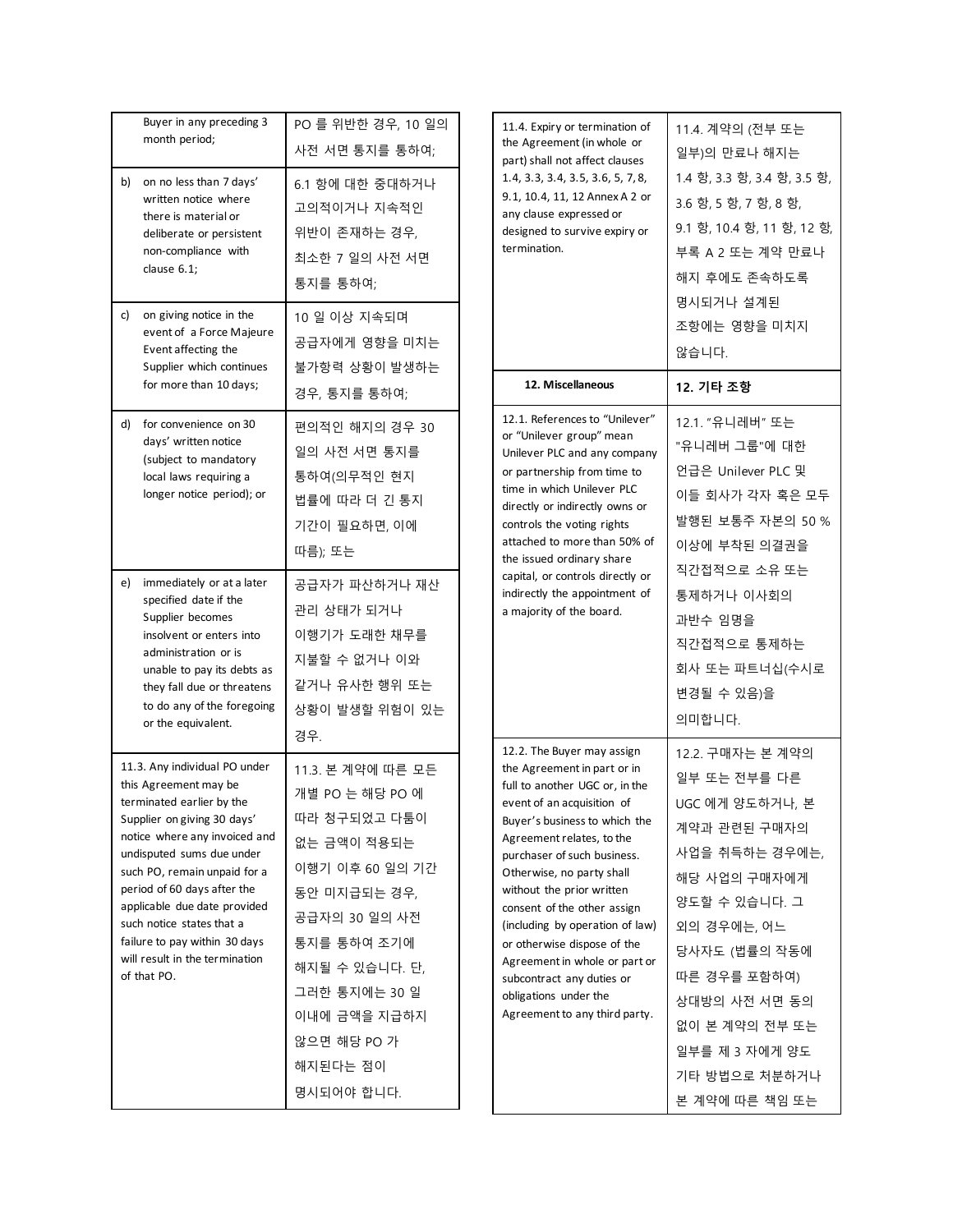| 12.3. In respect of any                                                                                                                                                                                                                                                                                                                                                                                                                                                                                                                                                                                    | 의무를 제 3 자에게<br>하도급할 수 없습니다.                                                                                                                                                                                                                |                                                                                                                                                                                                                   | 12.6. The Supplier is and                                                                                                                                                                                                                                                                                                                                                                                                                                                                                                                           | 발생시키거나 유발할<br>권리나 권한이 없습니다.                                                                                                                                                                                                            |
|------------------------------------------------------------------------------------------------------------------------------------------------------------------------------------------------------------------------------------------------------------------------------------------------------------------------------------------------------------------------------------------------------------------------------------------------------------------------------------------------------------------------------------------------------------------------------------------------------------|--------------------------------------------------------------------------------------------------------------------------------------------------------------------------------------------------------------------------------------------|-------------------------------------------------------------------------------------------------------------------------------------------------------------------------------------------------------------------|-----------------------------------------------------------------------------------------------------------------------------------------------------------------------------------------------------------------------------------------------------------------------------------------------------------------------------------------------------------------------------------------------------------------------------------------------------------------------------------------------------------------------------------------------------|----------------------------------------------------------------------------------------------------------------------------------------------------------------------------------------------------------------------------------------|
| payment to the Supplier, the<br>Buyer may at any time,<br>without notice to the Supplier,<br>deduct or set off any sum<br>payable by the Supplier to the<br>Buyer.                                                                                                                                                                                                                                                                                                                                                                                                                                         | 12.3. 공급자에 대한 여하한<br>지급과 관련하여, 구매자는<br>언제든지 공급자에게<br>통지하지 않고 공급자가<br>구매자에게 지급해야 할<br>금액을 공제 또는 상계할 수<br>있습니다.                                                                                                                              |                                                                                                                                                                                                                   | remains responsible for its<br>employees, subcontractors,<br>agents and representatives.<br>The Supplier is not relieved of<br>liability for and no obligations<br>in relation to these persons<br>pass to the Buyer or any UGC<br>as a result of the Agreement.                                                                                                                                                                                                                                                                                    | 12.6. 공급자는 공급자의<br>직원, 하도급업체, 대리인 및<br>대표자에 대하여 항상<br>책임을 부담합니다. 본<br>계약의 결과로 공급자의 위<br>당사자들과에 대한 책임이<br>경감되거나 의무가 구매자                                                                                                                 |
| 12.4. No delay or failure to<br>12.4. 한 당사자가 본 계약에<br>exercise by any party any of its<br>따라 또는 본 계약과<br>rights, powers or remedies                                                                                                                                                                                                                                                                                                                                                                                                                                                                        |                                                                                                                                                                                                                                            | 또는 다른 UGC 에게<br>이전되지 않습니다.                                                                                                                                                                                        |                                                                                                                                                                                                                                                                                                                                                                                                                                                                                                                                                     |                                                                                                                                                                                                                                        |
| under or in connection with<br>the Agreement shall operate<br>as a waiver of that right,<br>power or remedy. No<br>amendment or variation to<br>any part of the Agreement or<br>any waiver or release of any<br>right, power or remedy of a<br>party shall be of any effect<br>unless it is agreed in writing<br>(excluding email) by each<br>party.                                                                                                                                                                                                                                                       | 관련하여 그 권리, 권한<br>또는 구제수단을 행사하는<br>것을 지체하거나 이를<br>행사하지 못한다고 해서<br>그러한 권리, 권한 또는<br>구제수단을 포기하는<br>효과를 가지지 않습니다.<br>계약의 일부를 수정하거나<br>변경하는 것 또는 당사자의<br>권리, 권한 또는 구제수단을<br>포기하거나 면제하는 것은<br>각 당사자가 서면(이메일<br>제외)으로 합의하지 않는 한<br>효력을 발휘하지 않습니다. |                                                                                                                                                                                                                   | 12.7. Supplier hereby<br>transfers, conveys and assigns<br>to Buyer all right, title and<br>interest in and to all claims<br>and/or causes of action that<br>Supplier may have under the<br>antitrust or competition laws<br>of any applicable jurisdiction<br>arising out of or relating to<br>Supplier's purchases of any<br>item that was, is or will be<br>supplied by Supplier to Buyer.<br>Upon request by Buyer,<br>Supplier shall promptly<br>execute assignments of claims<br>or causes of action to evidence<br>the foregoing assignment. | 12.7. 공급자는 공급자가<br>구매자에게 공급하였거나<br>공급하고 있거나 공급하게<br>될 여하한 물품을 구매자가<br>구입하면서 발생하거나<br>그와 관련된 모든 해당 관할<br>법역의 독점금지법 또는<br>경쟁법에 따라 공급자가<br>보유할 수 있는 모든 청구<br>및/또는 소송 원인에 대한<br>모든 권리, 소유권 및<br>이권을 구매자에게 이전,<br>전달 및 양도합니다.<br>구매자가 요청하면, |
| 12.5. The Supplier is an<br>12.5. 공급자는 구매자가<br>independent contractor<br>본건 제품/서비스를<br>engaged by the Buyer to<br>공급하기 위해 고용한 독립<br>supply the Products/ Services.<br>Nothing in the Agreement<br>계약자입니다. 본 계약의<br>shall make the Supplier the<br>어떤 내용도 공급자를<br>legal representative or agent<br>of (or be in partnership with)<br>구매자의 법적 대표자나<br>the Buyer nor shall any of<br>대리인(또는 구매자와<br>them have the right or<br>파트너십 관계)이 되게 하지<br>authority to assume, create or<br>incur any liability or obligation<br>않으며, 공급자에게<br>of any kind, express or<br>구매자의 명의로 또는<br>implied, against, in the name |                                                                                                                                                                                                                                            |                                                                                                                                                                                                                   |                                                                                                                                                                                                                                                                                                                                                                                                                                                                                                                                                     | 공급자는 상기 양도를<br>증빙하기 위해 청구 또는<br>소송 원인의 양도를<br>신속하게 체결합니다.                                                                                                                                                                              |
|                                                                                                                                                                                                                                                                                                                                                                                                                                                                                                                                                                                                            |                                                                                                                                                                                                                                            | 12.8. No one other than a<br>party to the Agreement, their<br>successors and permitted<br>assignees and UGCs upon<br>whom the Agreement confers<br>a benefit shall have any right<br>to enforce any of its terms. | 12.8. 본 계약의 당사자, 그<br>승계인과 허용된 양수인 및<br>계약에 따른 혜택을 받는<br>UGC 이외의 어떤 사람도 본<br>계약의 조건을 집행할<br>권리가 없습니다.                                                                                                                                                                                                                                                                                                                                                                                                                                               |                                                                                                                                                                                                                                        |
| of or on behalf of, the Buyer.                                                                                                                                                                                                                                                                                                                                                                                                                                                                                                                                                                             | 구매자를 대신하여<br>명시적이거나 암묵적인<br>어떠한 종류의 책임이나<br>의무를 부담하거나                                                                                                                                                                                      |                                                                                                                                                                                                                   | 12.9. If any party is as a<br>result of an event beyond its<br>reasonable control unable to<br>perform all or any part of its<br>obligations under the                                                                                                                                                                                                                                                                                                                                                                                              | 12.9. 어느 당사자가<br>합리적으로 통제할 수 없는<br>상황으로 인해 본 계약에<br>따른 의무의 전부 또는                                                                                                                                                                       |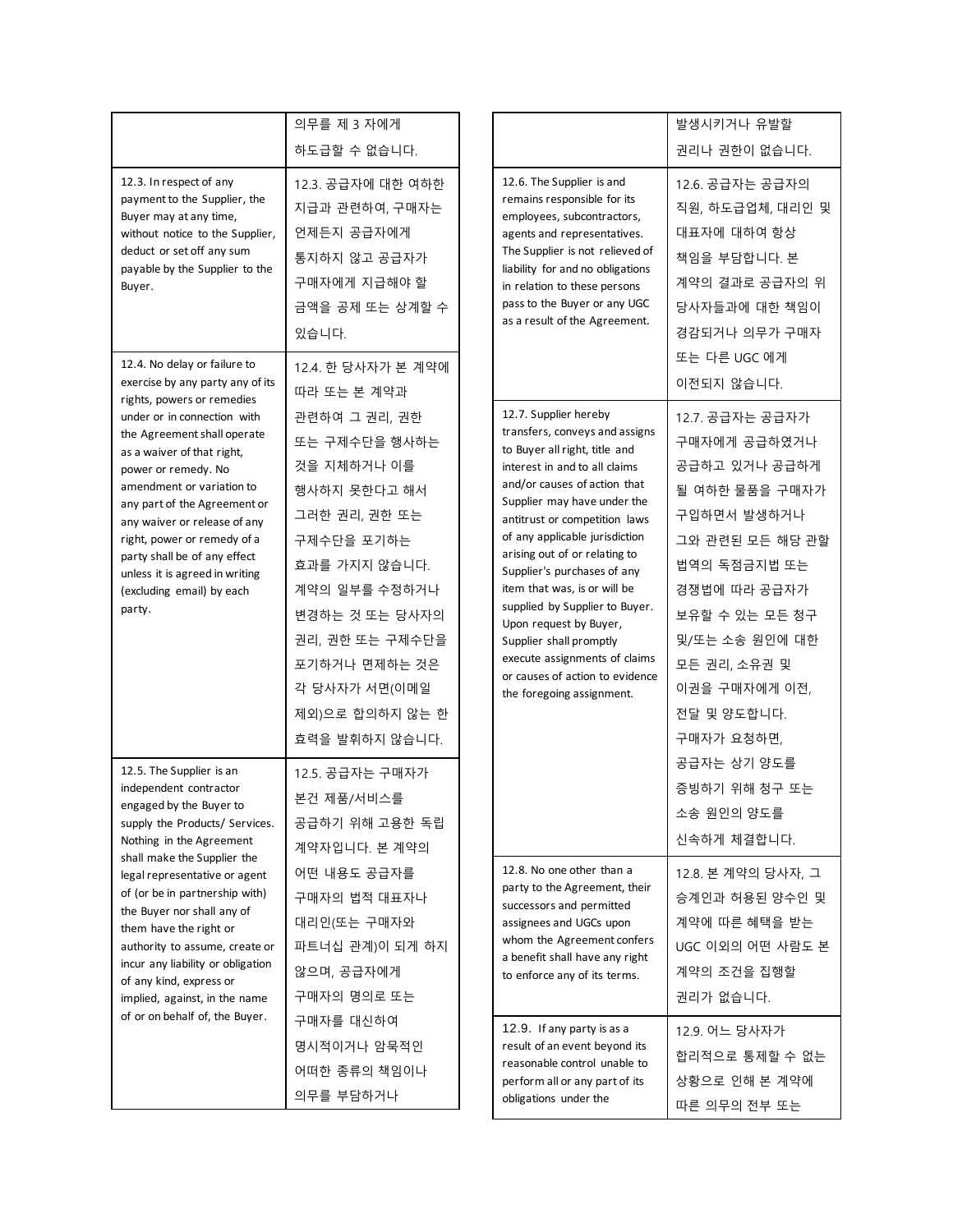| Agreement (and such an event                                  | 일부를 이행할 수 없는                 |  |                                                                     | 않거나 집행할 수 없는                  |
|---------------------------------------------------------------|------------------------------|--|---------------------------------------------------------------------|-------------------------------|
| shall include being unable to,                                | 경우(그러한 상황에는                  |  |                                                                     | 조항을 적법하거나                     |
| in relation to the Buyer,<br>receive, accept or use           | 구매자와 관련하여 제품을                |  |                                                                     | 유효하거나 집행 가능한                  |
| Products) ("Force Majeure                                     |                              |  |                                                                     |                               |
| Event"), then the party                                       | 수령, 수락 또는 사용할 수              |  |                                                                     | 조항으로 수정하거나                    |
| suffering such disability shall                               | 없는 경우가                       |  |                                                                     | 대체하려는 시도를 하는                  |
| be excused from such                                          | 포함됨)("불가항력 상황"),             |  |                                                                     | 것에 동의합니다.                     |
| performance for as long as<br>and to the extent that such     | 그러한 장애를 겪고 있는                |  | 12.11. If where the Supplier is                                     |                               |
| inability continues, provided it                              | 당사자는 본 조항을                   |  | based the official language is                                      | 12.11. 공급자의 소재지가              |
| complies with this clause. The                                | 준수하는 한도에서 해당                 |  | not English, the parties may                                        | 영어가 아닌 공식 언어를                 |
| party disabled by a Force<br>Majeure Event shall use all      | 장애가 지속되는 선까지                 |  | agree to append to the<br>Agreement (or part) a                     | 사용하는 경우, 당사자들은                |
| reasonable endeavours to                                      | 그러한 의무의 이행에서                 |  | translation of the Agreement                                        | 본 계약(또는 그 일부)에                |
| mitigate the effect of the                                    | 면제됩니다. 불가항력                  |  | (or part) in the local language.                                    | 대하여 본 계약(또는 그                 |
| Force Majeure Event in the<br>best possible way. Failure of   | 상황으로 인해 장애를 겪는               |  | In the event of any conflict<br>between the English and the         | 일부)에 대한 현지 언어로                |
| mechanical equipment,                                         | 당사자는 불가항력 상황의                |  | local language version of the                                       | 된 번역문을 별첨하기로                  |
| computer hardware and/or<br>telecommunications                | 영향을 최소화하기 위해                 |  | Agreement (or part), the<br>parties agree that the English          | 합의할 수 있습니다. 계약의               |
| equipment, failure of                                         | 모든 합리적인 노력을                  |  | version shall prevail.                                              | 영문본과 현지 언어본이                  |
| software, power outages,                                      | 기울입니다. 기계 장비,                |  |                                                                     | 서로 상충되는 경우                    |
| changes in economic<br>conditions, costs and/or               | 컴퓨터 하드웨어 및/또는                |  |                                                                     | 당사자들은 영문본이                    |
| delivery of raw materials, and                                | 통신 장비 고장, 소프트웨어              |  |                                                                     | 우선한다는 점에                      |
| strike and other labour<br>dispute of any Supplier's          |                              |  |                                                                     | 동의합니다.                        |
| representatives (or its                                       | 고장, 정전, 경제 상황 변화,            |  | 13. Laws and Jurisdiction                                           | 13. 법률 및 관할권                  |
| affiliates or their                                           | 원자재 비용 및/또는 납품,              |  | 13.1. Unless otherwise<br>specified in a CTC, the                   |                               |
| representatives) shall not be a<br>Force Majeure Event of the | 공급자 대표자들(또는 그                |  |                                                                     | 13.1. CTC 에 달리 명시되지           |
| Supplier.                                                     | 계열사나 해당 대표자들)의               |  | Agreement is governed by and                                        | 않는 한, 본 계약은 다음                |
|                                                               | 파업 및 기타 노동 분쟁은               |  | construed in accordance with                                        | 국가의 법률에 따라                    |
|                                                               | 공급자의 불가항력 상황에                |  | the laws of the following<br>countries and their courts shall       | 규율되고 해석되며, 해당                 |
|                                                               | 해당하지 않습니다                    |  | have exclusive jurisdiction to<br>settle any dispute which arises   | 국가의 법원이 본 계약에                 |
| 12.10. If any provision or part                               | 12.10. 본 계약의 어떠한             |  |                                                                     | 따라 혹은 이와 관련하여                 |
| of any provision of the                                       | 조항 또는 조항 중 일부가               |  | under or in connection with                                         | 발생하는 여하한 분쟁을                  |
| Agreement is or becomes                                       |                              |  | the Agreement. Where the                                            |                               |
| illegal, invalid or                                           |                              |  | Buyer is Unilever Supply Chain                                      | 해결할 독점적인 관할을                  |
| unenforceable in any respect                                  | 해당 법률에 따라 어떠한                |  | Company AG, Unilever                                                | 가집니다. 구매자가                    |
| under any applicable law, the                                 | 면에서 불법이거나                    |  | <b>Business and Marketing</b><br>Support AG or Unilever             | Unilever Supply Chain         |
| remaining parts of that<br>provision or of the Agreement      | 유효하지 않거나 집행할 수               |  | Americas Supply Chain                                               | Company AG, Unilever          |
| shall not in any way be                                       | 없거나 그러하게 되는 경우,              |  | Company AG, the applicable<br>law and jurisdiction is English.      | <b>Business and Marketing</b> |
| affected. The parties agree to<br>modify or attempt to        | 이는 해당 조항의 나머지                |  | Where the Buyer is Unilever                                         | Support AG 또는 Unilever        |
| substitute for any illegal,                                   | 부분 또는 본 계약의 나머지              |  | Asia Private Limited, the                                           | Americas Supply Chain         |
| invalid or unenforceable                                      | 부분에 대해서는 어떠한                 |  | applicable law and jurisdiction<br>is Singapore. In all other cases | Company AG 인 경우,              |
| provision a legal, valid or<br>enforceable provision in order | 방식으로도 영향을 미치지                |  | the applicable law and                                              | 준거법은 영국법이고                    |
| to achieve to the greatest                                    | 않습니다. 당사자들은                  |  | jurisdiction is that where<br>Buyer is incorporated or              | 관할법원은 영국                      |
| extent possible the same<br>effect.                           | 가능한 최대한으로 동일한<br>효과를 달성하기 위해 |  | formed. The application of the<br>1980 Vienna Convention on         | 법원입니다. 구매자가                   |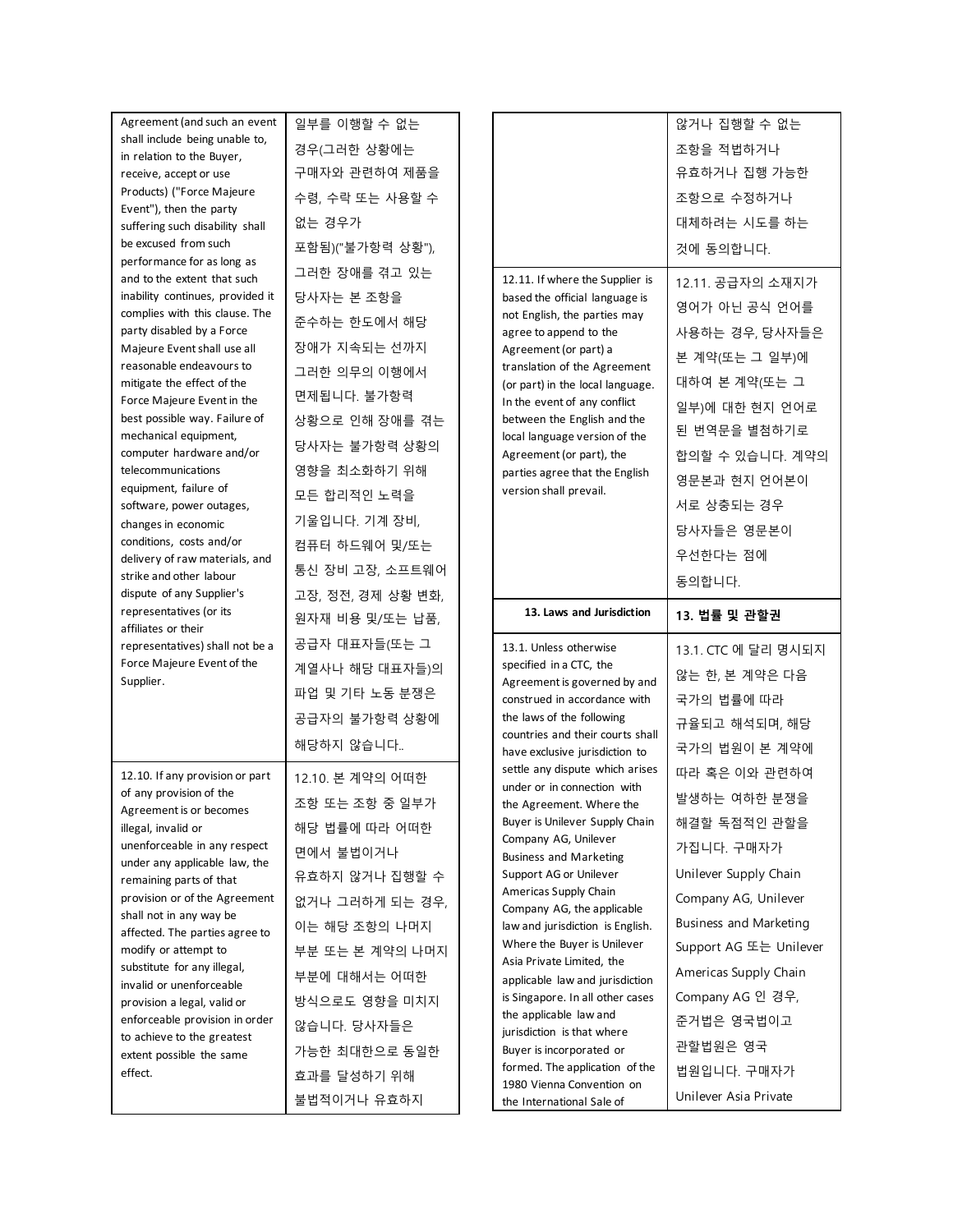| Goods is excluded.                                                                                                                                                                                                                                                                                                                                                                                                                              | Limited 인 경우, 준거법은<br>싱가포르법이고 관할법원은<br>싱가포르 법원입니다. 기타<br>모든 경우에 해당 법률 및<br>관할 법원은<br>구매자가설립되거나<br>형성된국가의 법률 및                                                                                                    |                          |    | request a reasonable<br>number of samples of the<br>Products, ingredients and<br>components. This clause<br>shall survive expiry or<br>termination.                                                                                                                                                                                                                                                                                                                  | 합리적인 수량의 본건 제품,<br>성분 및 구성품 샘플을<br>보관하고 요청이 있으면<br>구매자에게 이를<br>제공합니다. 본 조항은 계약<br>만료 또는 해지 후에도<br>유효합니다.                                                                                                       |                                                           |
|-------------------------------------------------------------------------------------------------------------------------------------------------------------------------------------------------------------------------------------------------------------------------------------------------------------------------------------------------------------------------------------------------------------------------------------------------|------------------------------------------------------------------------------------------------------------------------------------------------------------------------------------------------------------------|--------------------------|----|----------------------------------------------------------------------------------------------------------------------------------------------------------------------------------------------------------------------------------------------------------------------------------------------------------------------------------------------------------------------------------------------------------------------------------------------------------------------|----------------------------------------------------------------------------------------------------------------------------------------------------------------------------------------------------------------|-----------------------------------------------------------|
| 법원입니다. 국제 물품 매매<br>계약에 관한 비엔나<br>협약(1980 Vienna<br>Convention on the<br>International Sale of<br>Goods)의 적용은<br>제외됩니다.                                                                                                                                                                                                                                                                                                                          |                                                                                                                                                                                                                  | 3.                       |    | No Supplier shall without<br>the Buyer's prior written<br>consent (a) change the<br>ingredients or<br>components (including<br>feedstock and raw<br>materials) used to<br>produce the Products,<br>Specifications,<br>manufacturing process,                                                                                                                                                                                                                         | 공급자는 구매자의 사전<br>서면 동의 없이는 (a) 본건<br>제품을 생산하는 데<br>사용되는 성분이나<br>구성품(공급 원료 및 원자재<br>포함), 규격, 제조 공정,<br>승인된 공장 또는 합의된<br>납품 방법을 변경하거나, (b)<br>제품이 여전히 규격에                                                         |                                                           |
| Annex A - Specific provisions<br>for the supply of Products                                                                                                                                                                                                                                                                                                                                                                                     | 부록 A-제품 공급에 대한<br>특정 조항                                                                                                                                                                                          | approved plant or agreed |    | delivery method, or (b)<br>implement any changes                                                                                                                                                                                                                                                                                                                                                                                                                     |                                                                                                                                                                                                                |                                                           |
| These clauses apply to the<br>extent the Supplier supplies<br>Products.                                                                                                                                                                                                                                                                                                                                                                         | 본 조항은 공급자가 제품을<br>공급하는 경우에만<br>적용됩니다.                                                                                                                                                                            |                          |    |                                                                                                                                                                                                                                                                                                                                                                                                                                                                      | which alter any of the<br>Products in such a way<br>that is not acceptable to<br>the Buyer's technical<br>clearance process, even if                                                                           | 부합하더라도, 구매자의<br>기술적 허가 절차에<br>부합하지 않는 방식으로<br>본건 제품을 개조하는 |
| The Products will be<br>1.<br>delivered in accordance<br>with the details provided                                                                                                                                                                                                                                                                                                                                                              | 본건 제품은 CTC 나 PO<br>또는 기타 합의된 서면                                                                                                                                                                                  |                          |    | the Products are still<br>within the Specifications.                                                                                                                                                                                                                                                                                                                                                                                                                 | 어떠한 변경을 가하지<br>않습니다.                                                                                                                                                                                           |                                                           |
| in the CTC or PO or other<br>agreed written<br>instructions. Save as<br>otherwise provided, title<br>and risk shall pass to the<br>Buyer on delivery.<br>Delivery terms shall be<br>interpreted in accordance<br>with the current edition of<br>Incoterms at the time the<br>PO is issued. Each<br>shipment of Products will<br>be accompanied by all<br>documentation required<br>under Applicable Laws.<br>The Supplier shall: (a) only<br>2. | 지침에 제공되는 세부<br>사항에 따라 납품됩니다.<br>달리 규정된 경우 이외에는,<br>소유권 및 위험부담은<br>납품시에 구매자에게<br>이전됩니다. 납품 조건은<br>PO 가 발행되는 시점의<br>Incoterms 최신판에 따라<br>해석합니다. 각 제품의<br>선적에는 적용 법률에 따라<br>요구되는 모든 문서가<br>동봉됩니다.<br>공급자는: (a) 구매자가 |                          |    | 4. The Supplier<br>acknowledges that it is<br>aware that it is not usual<br>practice for the Buyer to<br>inspect any Products on<br>delivery as the Buyer<br>relies on the Supplier's<br>quality assurance and no<br>Buyer shall be under any<br>obligation to do so. All<br>removal, destruction,<br>storage and other costs<br>relating to or arising out<br>of defective or non-<br>conforming Products shall<br>be at the Supplier's cost<br>and responsibility. | 공급자는 구매자가<br>공급자의 품질 보증을<br>신뢰하기 때문에, 배송 받은<br>본건 제품을 검사하는 것이<br>구매자의 일반적인 관행이<br>아님을 알고 있으며,<br>구매자에게 이와 같은<br>의무가 없다는 사실을<br>인정합니다. 하자 있거나<br>부적합한 본건 제품과<br>관련되거나 이로 인하여<br>발생하는 모든 제거, 파기,<br>보관 기타 다른 비용은 |                                                           |
| supply Products from a<br>location approved by the<br>Buyer; (b) at its expense,<br>ensure full traceability of                                                                                                                                                                                                                                                                                                                                 | 승인한 장소에서만 본건<br>제품을 공급하고, (b)                                                                                                                                                                                    |                          |    |                                                                                                                                                                                                                                                                                                                                                                                                                                                                      | 공급자가 부담하고<br>책임집니다.                                                                                                                                                                                            |                                                           |
| Products, ingredients and<br>components; (c) keep and<br>provide to Buyer on                                                                                                                                                                                                                                                                                                                                                                    | 공급자가 비용을 부담하여<br>제품, 성분 및 구성품의<br>완전한 추적을 보장하며, (c)                                                                                                                                                              |                          | 5. | If the Buyer appoints a<br>Third Party to<br>manufacture or process                                                                                                                                                                                                                                                                                                                                                                                                  | 구매자가 UGC 가 구매할<br>완제품을 제조하거나                                                                                                                                                                                   |                                                           |